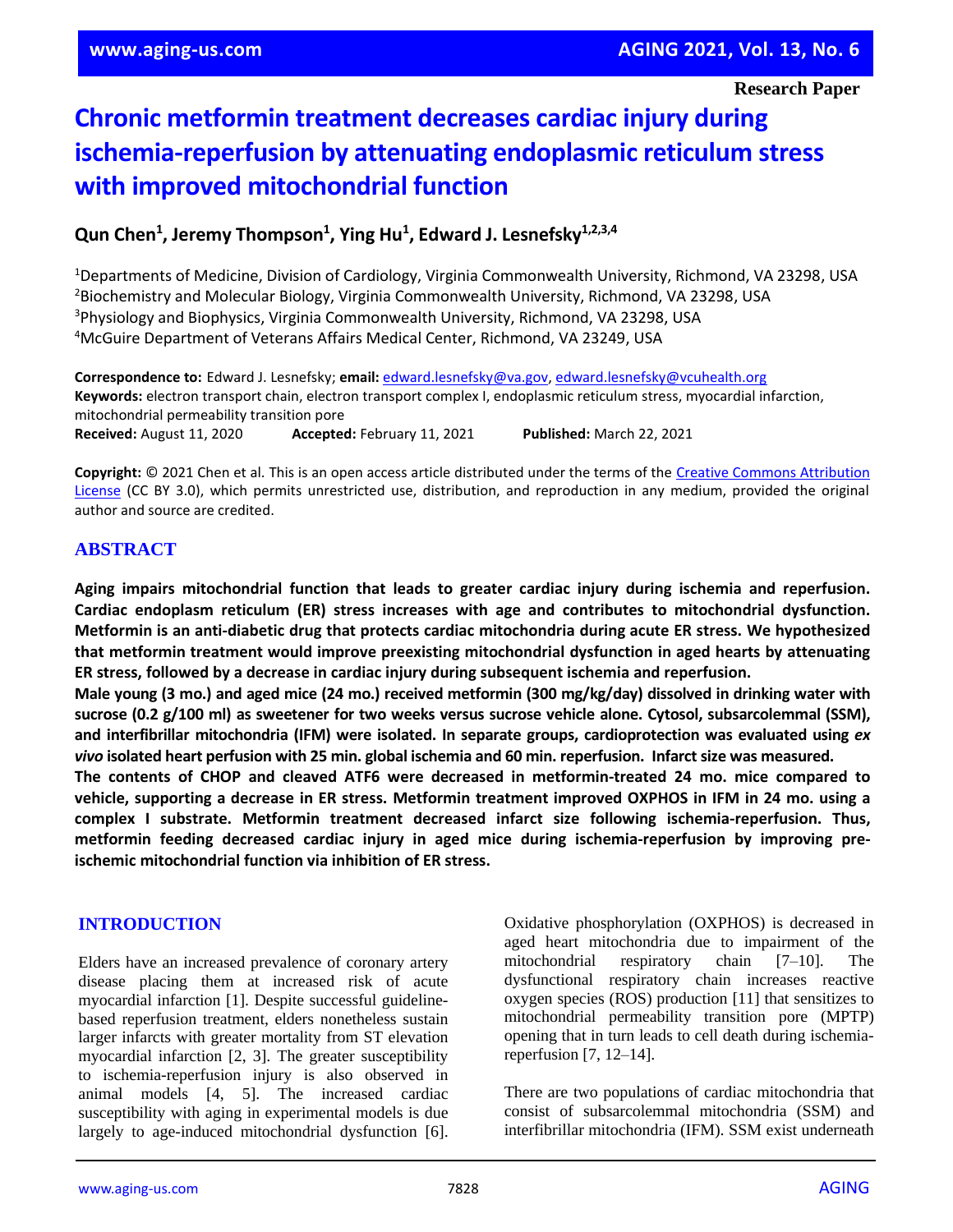the sarcolemmal membrane whereas IFM are found between myofibrils and in the perinuclear region [7, 15, 16]. Mitochondrial defects mainly occur in IFM during aging [7, 17]. Contributing mechanisms of mitochondrial dysfunction with age include oxidative modifications and deletions in mitochondrial DNA [18], oxidative modification of proteins [19], activation of mitochondrial proteases [20], the impaired removal of damaged mitochondria via mitophagy [21, 22] and an increase in endoplasmic reticulum stress [17]. Many of these mechanisms imply that aging-mediated mitochondrial dysfunction is irreversible. Previous work from our laboratory supported the intriguing finding that the defects in aged heart mitochondria can be reversed [6, 17]. Furthermore, treatment of animals during the progression of aging can lead to the attenuation of age-related cardiac mitochondrial dysfunction [8]. Thus, the aged heart is not condemned to sustain greater injury due to the presence of dysfunctional mitochondria. Treatment of aged rats with the small molecule metabolite acetylcarnitine in the baseline condition improved mitochondrial function [6], supporting that the aging-induced mitochondrial defect is potentially reversible. Following an improvement in the previously established age-related mitochondrial dysfunction, aged rat hearts sustained substantially less injury during a subsequent ischemia-reperfusion stress [6]. These results indicate that reversing mitochondrial defects in aged hearts is possible and could be a promising strategy to attenuate cardiac injury during ischemia and reperfusion [6, 23].

Mitochondria are in close contact with the endoplasmic reticulum (ER) [24, 25]. ER dysfunction (ER stress) is one of the factors that induces mitochondrial defects in adult hearts [26, 27]. Induction of acute ER stress using thapsigargin (a calcium-ATPase inhibitor) impairs mitochondrial function in adult hearts as shown by decreased oxidative phosphorylation and decreased respiratory enzyme activities [26, 28], and a greater sensitization to MPTP opening [17, 26, 27, 29]. Interestingly, aging leads to increased ER stress that occurs earlier than the onset of mitochondrial dysfunction during aging [17]. These results suggest that the ER stress leads to mitochondrial dysfunction in aged hearts [17].

Metformin, an anti-diabetic drug, reduces heart injury during ischemia-reperfusion by activating AMPactivated protein kinase (AMPK) signaling [26, 30, 31]. The activation of AMPK reduces cell injury during oxidative stress via decreased MPTP opening [26, 32]. Treatment with metformin in higher dose decreases cardiac injury through inhibition of complex I during early reperfusion [33]. Metformin treatment also decreases ER stress. Angiotensin II-induced ER stress is

decreased with metformin treatment by activating AMPK [26, 34]. Metformin decreases β-cell lipotoxicity by a decrease in ER stress [35]. Metformin treatment improved mitochondrial function following thapsigargin-induced acute ER stress [26]. Thus, we tested the hypothesis that preexisting ER stress in the aged hearts can be attenuated with chronic metformin treatment. If ER stress was indeed decreased, then the contribution of a reduction in ER stress to an improvement in the preexisting age-induced cardiac mitochondrial dysfunction was evaluated. Finally, the relationship of the reversal of mitochondrial defects in aged hearts to the extent of cardiac injury during subsequent ischemia and reperfusion in the high-risk aged heart was challenged.

## **RESULTS**

#### **Metformin increased the phosphorylation of AMPK in aged hearts**

Metformin treatment increases the phosphorylation of AMPK (Thr172) in adult mice compared to vehicle [26]. Compared to vehicle treatment, metformin treatment increased the phosphorylation of AMPK and acetyl-CoA carboxylase (Ser70) (ACC) in 24 mo. hearts (Figure 1B). ACC is phosphorylated by activated AMPK and is an index of functional AMPK activation [31]. Thus, metformin treatment also activates AMPK in the aged hearts [26].

### **Metformin decreased mTOR activation in 24 mo. mice**

The AMPK activation by metformin decreases the activity of mTOR (mechanistic target of rapamycin activity) [26, 36]. mTOR includes two complexes: one is mTORC1 (mTOR complex 1), and the second is mTORC2 (mTOR complex 2) [37]. Since mTORC1 is linked to ER stress by the unfolded protein response [38], the mTORC1 activation state was assessed using the phosphorylation state of ribosomal protein S6 in 24 mo. mice [17]. Compared to 3 mo., phosphorylated S6 content was significantly increased in 24 mo. hearts (Figure 1C). Metformin treatment decreased the phosphorylation of S6 in 24 mo. mice compared to vehicle (Figure 1D), suggesting that metformin treatment leads to mTORC1 inhibition in 24 mo. mice.

### **Metformin decreased ER stress in the aged hearts**

The induction of ER stress increased CCAAT/ enhancer-binding protein homologous protein (CHOP) content and the cleavage of ATF6 (cleaved activated transcription factor 6) [17, 39]. Therefore, CHOP and cleaved ATF6 are a robust indicator of ER stress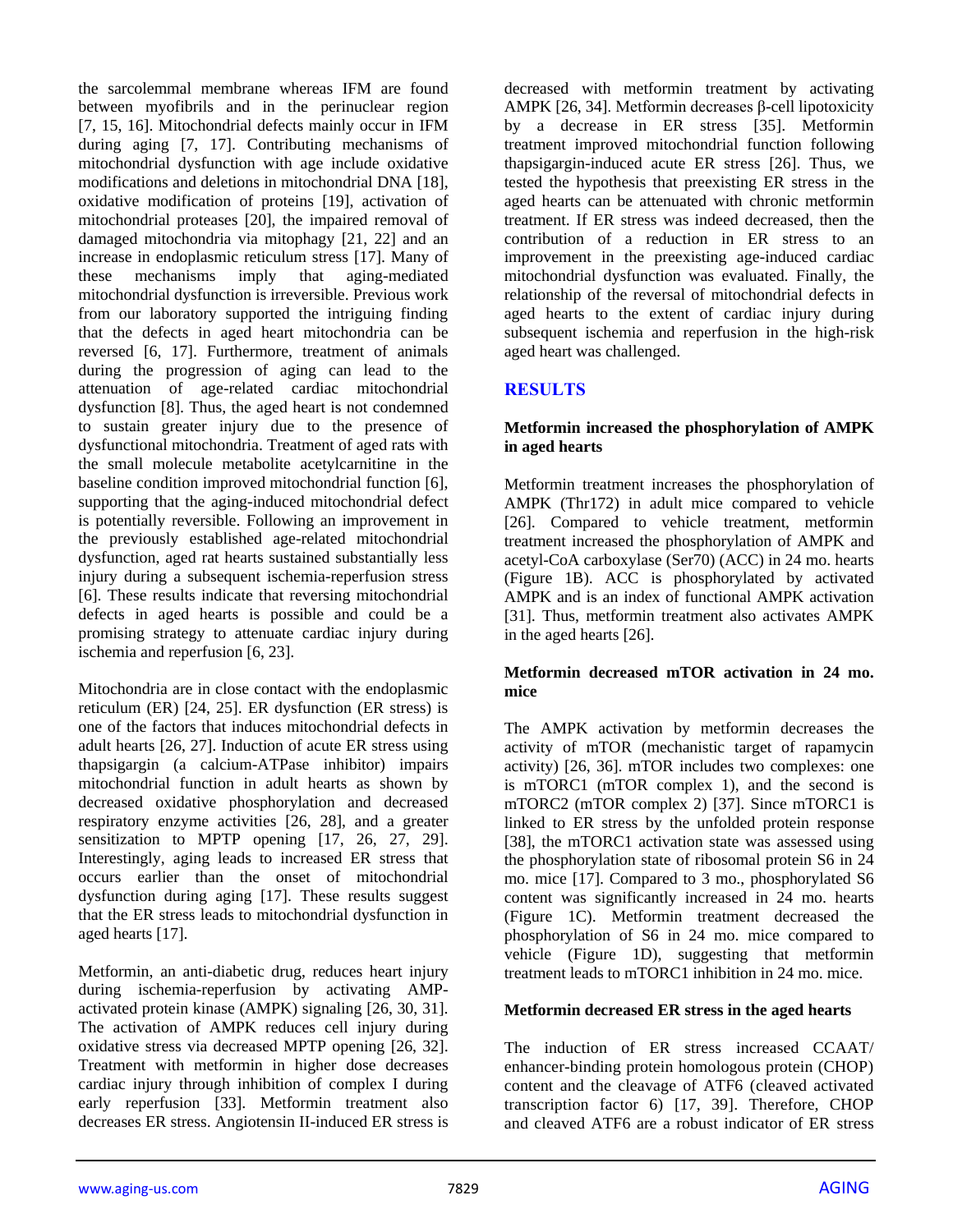[17, 39]. The contents of the cleaved ATF6 and CHOP were elevated in 24 mo. versus 3 mo. mice (Figure 2A, 2B), indicating an increased ER stress in aged hearts. Metformin treatment decreased the contents of cleaved ATF6 and CHOP in 24 mo. hearts (Figure 2A, 2B), supporting that metformin treatment decreases the ER stress that occurs during aging.

#### **Metformin improved oxidative phosphorylation in aged IFM**

Aging leads to electron transport chain defects in IFM [40]. Compared to 3 mo., the rate of state 3 respiration in IFM was decreased in 24 mo. in the presence of complex I substrates (glutamate + malate) (Table 1) [17]. The maximal rate of ADP-stimulated respiration was also decreased in IFM from 24 mo. (Table 1). The ADPlimited respiration (state 4) in IFM was also slightly decreased in 24 mo. (Table 1). The uncoupled respiration stimulated with dinitrophenol was decreased in 24 mo. IFM (Figure 1C), localizing the defect to the electron transport chain [41].

The state 3 respiration in IFM was not decreased in 24 mo. with succinate as complex II substrate using rotenone to block potential reverse electron flow (Table 1) [42, 43]. The rate of state 4 respiration in IFM was decreased in 24 mo. using succinate (Table 1). The high ADP-stimulated respiration was not decreased in 24 mo. IFM compared to 3 mo. with complex II



**Figure 1. Administration of metformin increased phosphorylation of AMPK and ACC in aged mouse hearts.** (**A**) Shows the protocol of metformin feeding. In metformin treated groups, metformin (300 mg/kg/day body weight) was dissolved in drinking water with sucrose (0.2g/100 ml) as sweetener and fed to mice for 2 weeks. In vehicle treated groups, mice were fed with drinking water with added sucrose (0.2g/100 ml). Compared to vehicle, metformin treatment increased the phosphorylation of AMPK and ACC in aged hearts, supporting that metformin feeding activates the AMPK in the aged hearts (**B**). The phosphorylation of protein S6 was increased with age, indicating an increased activity of mTORC1 (**C**). Metformin treatment decreased the age induced S6 phosphorylation (**D**). Mean ± SEM. \*p<0.05 vs. vehicle, †p<0.05 vs. 3 mo.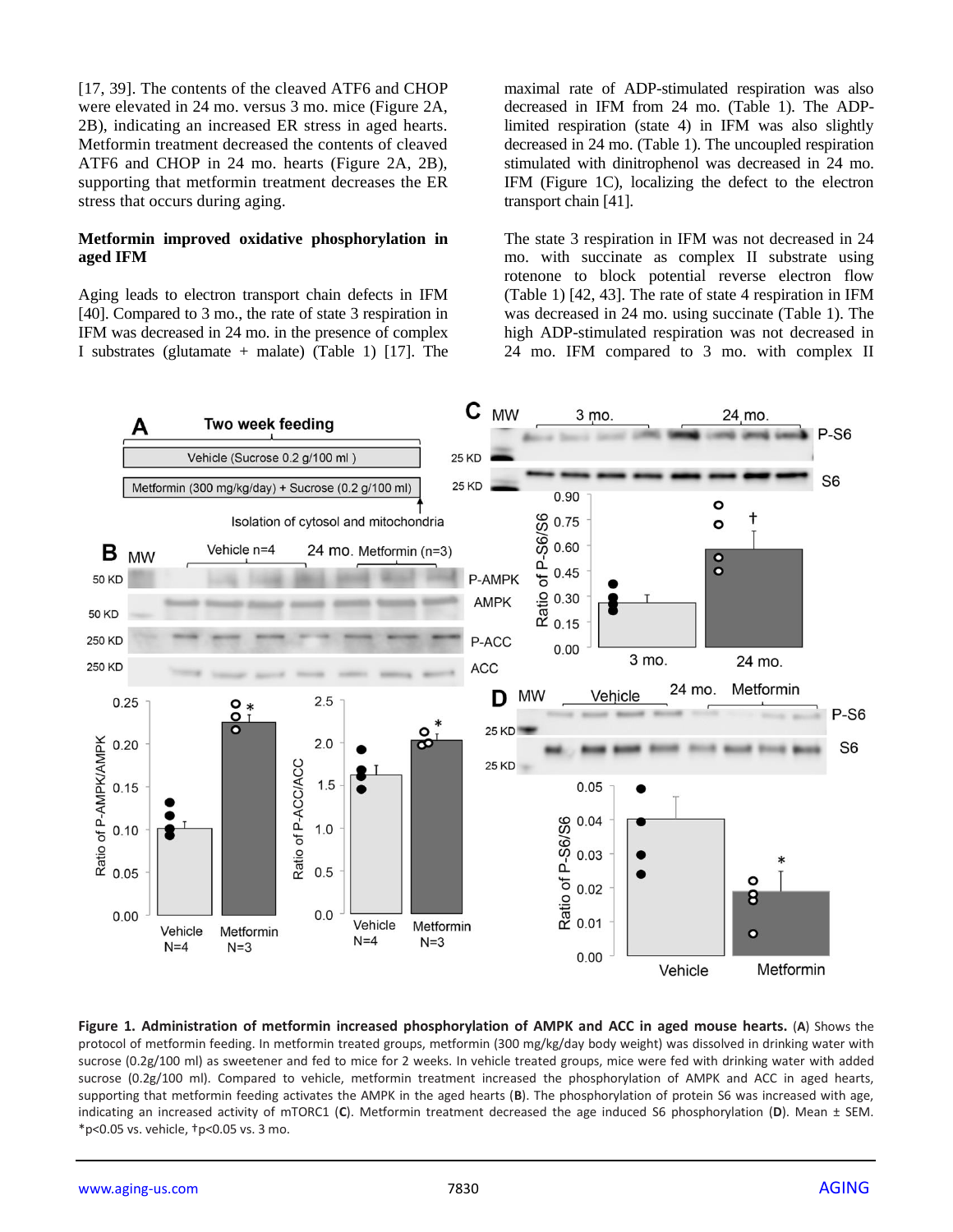substrates (Table 1), suggesting that the maximal rate of respiration with complex II substrate was not altered in aged IFM. These results localize the electron transport defect with aging predominantly to complex I in murine IFM [17].

Metformin treatment improved state 3 respiration in 24 mo. IFM in the presence of either complex I or II substrates (Table 1). Metformin treatment also improved the dinitrophenol-uncoupled respiration in 24 mo. IFM with complex I substrate (Figure 3B), supporting an improvement in the age-induced defect in electron transport. Metformin also increased state 4 respiration in 24 mo. IFM (Table 1). Importantly, MET did not alter mitochondrial respiration in 3 mo. mice without a defect in OXPHOS.

#### **Metformin decreased the age-induced MPTP opening in IFM**

A decrease in calcium retention capacity (CRC) is an indicator of an increased sensitivity to MPTP opening



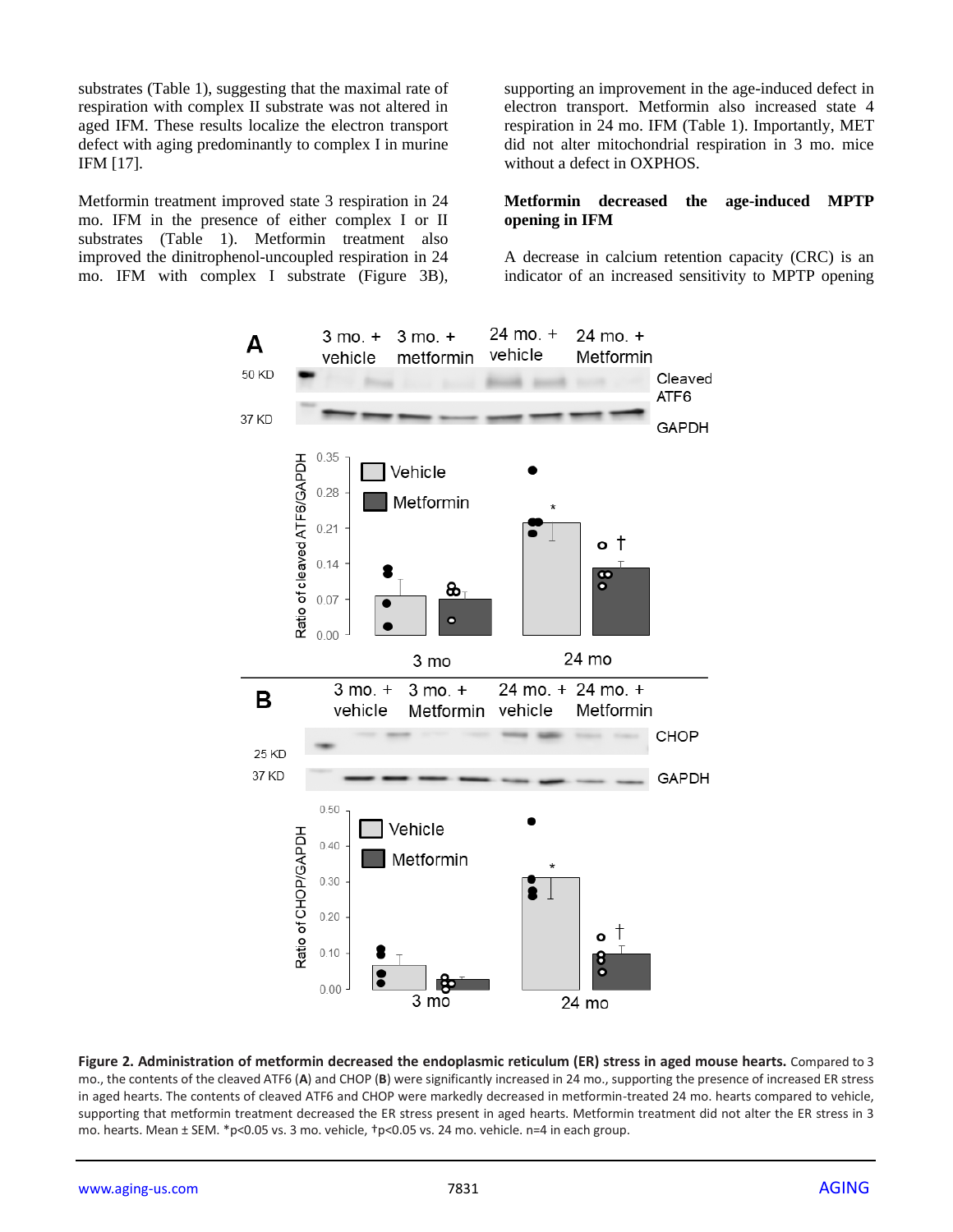| Mice                            | 3 mo.                                       |                                          | 24 mo.           |                   |
|---------------------------------|---------------------------------------------|------------------------------------------|------------------|-------------------|
| Groups                          | Vehicle $(n=13)$                            | Metformin $(n=5)$                        | Vehicle $(n=11)$ | Metformin $(n=5)$ |
|                                 |                                             | Complex I substrates: glutamate + malate |                  |                   |
| State $3 \text{ (nAO/min/mg)}$  | $356 \pm 13$                                | $367 \pm 14$                             | $271 \pm 13*$    | $337\pm22$        |
| State 4 $(nAO/min/mg)$          | $58+3$                                      | $58 + 5$                                 | $48+1*$          | $58 \pm 31$       |
| <b>RCR</b>                      | $6.3 \pm 0.2$                               | $6.6 \pm 0.5$                            | $5.7 \pm 0.2$    | $5.9 \pm 0.5$     |
| $2$ mM ADP (nAO/min/mg)         | $481 \pm 17$                                | $487 + 29$                               | $318 \pm 19*$    | $397 \pm 32$ †    |
|                                 | Complex II substrates: Succinate + rotenone |                                          |                  |                   |
| State $3 \text{ (nAO/min/mg)}$  | $860\pm30$                                  | $735 \pm 13*$                            | $779 + 34$       | $847 + 30$        |
| State 4 $(nAO/min/mg)$          | $256 \pm 12$                                | $226 \pm 11$                             | $212 \pm 8*$     | $218 + 8$         |
| <b>RCR</b>                      | $3.4 \pm 0.1$                               | $3.3 \pm 0.1$                            | $3.7 \pm 0.1$    | $3.9 \pm 0.1$     |
| $2 \text{ mM ADP (nAO/min/mg)}$ | $849 + 29$                                  | $746+19*$                                | $769 + 34$       | 788±32            |

**Table 1. The rate of oxidative phosphorylation in IFM from young and aged mice with or without metformin treatment.**

Mean ± SEM. \*p<0.05 vs. 3 mo. Vehicle, †p<0.05 vs. 24 mo. Vehicle.

in mitochondria [26, 44]. The CRC was significantly decreased in 24 mo. IFM compared to 3 mo. (Figure 3D), supporting that aging sensitizes to MPTP opening in IFM. Metformin led to a decreased sensitivity to MPTP opening in IFM from 24 mo. hearts (Figure 3D). These results indicate that metformin treatment lessens the probability of MPTP opening in aged IFM.

## **Metformin did not improve oxidative phosphorylation in aged SSM with a minor agerelated defect in respiration**

The IFM are the dominant site of age-induced defects in mitochondrial respiration [7, 9, 40]. However, with age, SSM also exhibit a minor decrease in respiration [45]. Compared to adult, state 3 respiration in SSM was decreased in aged hearts with complex I substrate (Table 2). However, the state 4 respiration and respiratory control ratio (RCR) were not changed. (Table 2). The high ADP-stimulated respiration [46] (Table 2) and the uncoupled respiration (Figure 1B) were also decreased in SSM at 24 mo. versus 3 mo. The state 3 respiration in SSM was also decreased in 24 mo. with succinate as substrate whereas the state 4 respiration was unchanged (Table 2). Maximal ADP-stimulated respiration was not decreased in 24 mo. with complex II substrate (Table 2), indicating relative intact of complex II in aged SSM.

Metformin treatment did not improve OXPHOS in SSM from either 3 or 24 mo. (Table 2 and Figure 3A). The CRC was not altered by age in SSM (Figure 3C) supporting that age did not increase the sensitivity to MPTP opening in SSM in the baseline state (Figure 3C).

## **Metformin decreased cardiac injury following ischemia-reperfusion**

Metformin feeding did not affect heart or body weight in 24 mo. old mice (Table 3). Metformin treatment did not alter left ventricular developed pressure (LVDP) [47] (Table 3) or end diastolic pressure (LVEDP) (Table 3) before ischemia in 24 mo. hearts compared to vehicle. Ischemia followed by reperfusion led to decreased LVDP and increased LVEDP in both vehicle and metformin-treated hearts compared to the preischemia value (Table 3). However, metformin treatment markedly decreased the infarct size compared to vehicle (Figure 4B), supporting that metformin treatment that leads to the restoration of mitochondrial function mitigates cardiac injury in aged hearts during subsequent *in vitro* ischemia and reperfusion.

## **DISCUSSION**

In the present study, we show that chronic treatment for two weeks with metformin improved pre-existing ageinduced ER stress (Figure 2) and mitochondrial dysfunction (Figure 3B). Next, we asked if the relief of ER stress with improved mitochondrial function led to decreased cardiac injury following ischemia and reperfusion. In the buffer perfused aged heart, infarct size was substantially reduced (Figure 4D). As expected, metformin feeding increased AMPK activation as shown by the phosphorylation of both AMPK and ACC (Figure 1). Thus, a translational relevant approach can attenuate metabolic defects present in the aged heart and reduce injury in the aged heart from superimposed cardiac stress [41]. Furthermore, this treatment approach uses the novel approach to decrease cardiac injury from ischemia and reperfusion by the treatment of preexisting age-induced disease.

OXPHOS is mainly impaired in IFM from aged hearts [7]. A decrease in dinitrophenol-uncoupled respiration supports that the defects in aged heart mitochondria are located in the electron transport chain [7, 40, 48]. Aging also sensitizes to MPTP opening mainly in IFM [14].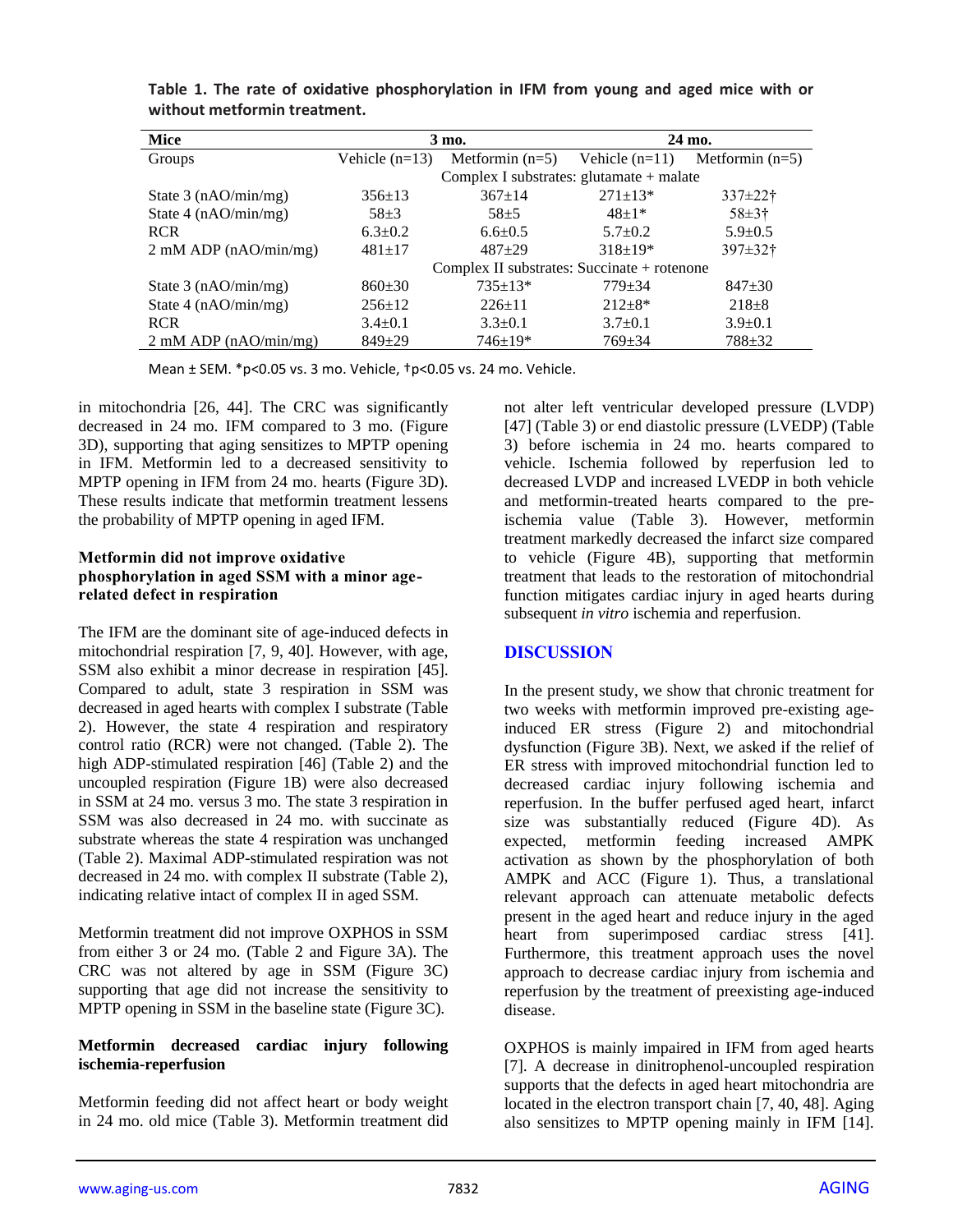The results support previous findings that the aging defect predominantly involves IFM. The ER stress increases in aged hearts [17, 49]. Metformin attenuates the ER stress in aged hearts indicated by decreased CHOP and cleaved ATF6 contents (Figure 2). CHOP is a major endpoint of the activation of ER stress, with increased formation not only via cleavage of ATF6, but also via phosphorylation and activation of PERK (RNA-activated protein kinase-like ER kinase) [50] as well as the activation of IRE1α (inositol requiring enzyme 1) [51–55]. Concomitant with the reduction in ER stress, metformin treatment improves OXPHOS and decreases the sensitivity of MPTP opening in aged IFM (Figure 3D). These results support that the increased ER stress causes mitochondrial dysfunction in the aged heart [17]. Restoration of mitochondrial function prior to the onset of ischemia and reperfusion in aged hearts by metformin, in turn, decreases cardiac injury during ischemia-reperfusion. Thus, chronic metformin treatment could be a promising strategy to protect aged hearts during ischemia and reperfusion by reducing the ER stress present in the baseline state.

Chronic metformin pretreatment decreases infarct size in adult mice [56]. Furthermore, ongoing metformin treatment appears beneficial in diabetic patients who



**Figure 3. Administration of metformin improved mitochondrial function in aged IFM.** Compared to 3 mo., dinitrophenol (DNP) uncoupled respiration was decreased in 24 mo. SSM (**A**) and IFM (**B**) using complex I substrate, supporting that aging impairs the mitochondrial respiratory chain. Metformin feeding improved oxidative phosphorylation in 24 mo. IFM oxidizing complex I substrates (**B**). Metformin feeding did not affect the oxidative phosphorylation in 24 mo. SSM with complex I substrates (**A**). Compared to 3 mo., the calcium retention capacity (CRC) was decreased in 24 mo. IFM (**D**), supporting that aging sensitizes to mitochondrial permeability transition pore (MPTP) opening. Metformin feeding improved the CRC in 24 mo. IFM (**D**) but not in 24 mo. SSM (**C**), indicating that metformin feeding decreased MPTP opening in 24 mo. IFM. Mean ± SEM; \* *p* <0.05 vs. 3 mo. vehicle. †p<0.05 vs. 24 mo. vehicle. n=13 in 3 mo. vehicle group. N=5 in 3 mo. metformin treatment group. n=10 in 24 mo. vehicle group. N=9 in 24 mo. metformin treatment group.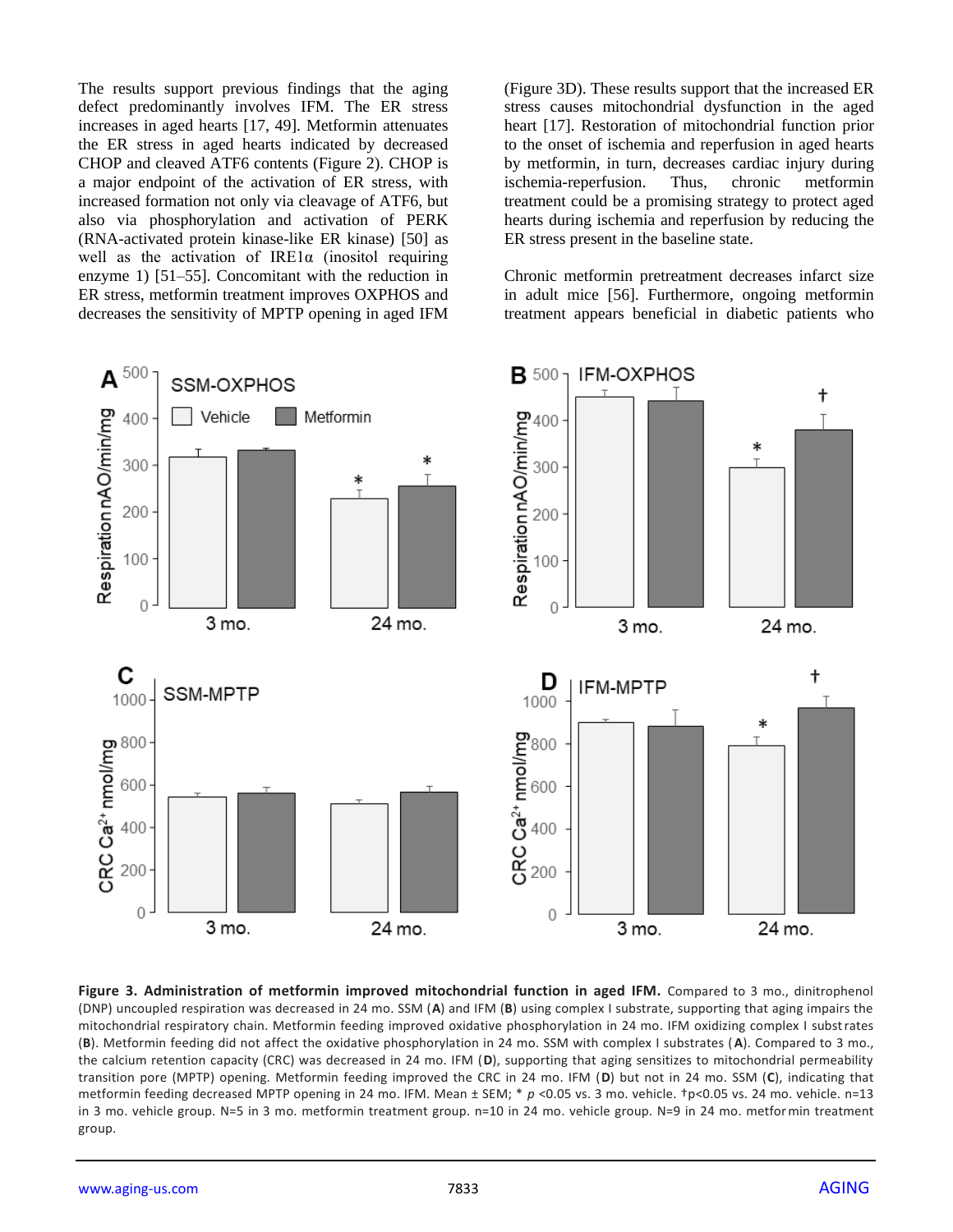| Mice                            | $3 \text{ mo}$ .                            |                                          | 24 mo.        |                   |
|---------------------------------|---------------------------------------------|------------------------------------------|---------------|-------------------|
| Groups                          | Vehicle $(n=13)$                            | Metformin $(n=5)$ Vehicle $(n=11)$       |               | Metformin $(n=5)$ |
|                                 |                                             | Complex I substrates: glutamate + malate |               |                   |
| State $3 \text{ (nAO/min/mg)}$  | $291 \pm 16$                                | $326 \pm 7$                              | $220+14*$     | $243 \pm 13$      |
| State 4 $(nAO/min/mg)$          | $44 + 4$                                    | $48 + 3$                                 | $37 + 2$      | $41 + 2$          |
| <b>RCR</b>                      | $6.9 \pm 0.4$                               | $7.1 \pm 0.5$                            | $6.1 \pm 0.3$ | $6.1 \pm 0.6$     |
| $2 \text{ mM ADP (nAO/min/mg)}$ | $345 \pm 16$                                | $377+6$                                  | $251 \pm 21*$ | $272 + 25$        |
|                                 | Complex II substrates: Succinate + rotenone |                                          |               |                   |
| State $3 \text{ (nAO/min/mg)}$  | $642 \pm 25$                                | $587 + 24$                               | $557+20*$     | $599 \pm 30$      |
| State 4 (nAO/min/mg)            | $179 + 8$                                   | $172 + 8$                                | $149 \pm 5*$  | $156 \pm 6$       |
| <b>RCR</b>                      | $3.6 \pm 0.1$                               | $3.4 \pm 0.1$                            | $3.7 \pm 0.1$ | $3.9 \pm 0.2$     |
| $2 \text{ mM ADP (nAO/min/mg)}$ | $593 \pm 25$                                | $529 \pm 22$                             | $532 + 21$    | $545 \pm 23$      |

**Table 2. The rate of oxidative phosphorylation in SSM from young and aged mice with or without metformin treatment.**

Mean ± SEM. \*p<0.05 vs. 3 mo. Vehicle.

| Table 3. Hemodynamic change during ischemia-reperfusion in 24 |
|---------------------------------------------------------------|
| mo. hearts with or without metformin treatment.               |

|                     | Vehicle $(n=9)$     | Metformin $(n=10)$ |  |
|---------------------|---------------------|--------------------|--|
| Body weight $(g)$   | $33.1 \pm 1.5$      | $33.6 \pm 1.2$     |  |
| Heart weight $(g)$  | $0.17 \pm 0.01$     | $0.18 \pm 0.01$    |  |
| Ratio of Heart/body | $0.0050 \pm 0.0003$ | $0.0053 \pm 0.002$ |  |
|                     | Pre-Ischemia        |                    |  |
| $LVDP$ (mmHg)       | $82 + 8$            | $73 + 2$           |  |
| $LVEDP$ (mmHg)      | $5 \pm 1$           | $6 \pm 1$          |  |
|                     | End of Reperfusion  |                    |  |
| $LVDP$ (mmHg)       | $39 + 5*$           | $30 + 7*$          |  |
| $LVEDP$ (mmHg)      | $32 \pm 6^*$        | $34 + 7*$          |  |

Mean ± SEM. \*p<0.05 vs. corresponding pre-ischemic value. All p=NS vehicle vs. metformin.

suffer a subsequent infarct [57]. Metformin treatment in diabetic patients substantially improves cardiovascular disease outcomes in the UK Prospective Diabetes Study (UKPDS) [58]. Metformin protects in experimental models of heart failure [57]. Metformin is well tolerated in non-diabetic mice [33, 59]. The GIPS-III trial found that metformin therapy was also safe in non-diabetic adult patients, including those suffering an acute myocardial infarction [60]. Thus, there is a substantial potential for a repurposing in elders to attenuate ageinduced susceptibility of the heart.

The mechanisms by which aging leads to mitochondrial dysfunction remain unclear. In the present study, we find that ER stress is markedly elevated in aged hearts. In addition, the reduction of ER stress using metformin improves mitochondrial function in aged hearts. The results support that the increased ER stress causes mitochondrial dysfunction during aging. Metformin treatment decreased ER stress in other disease models including catecholamine stress [61], pressure overload [34] and diabetes [62]. However, the mechanisms of action of metformin from these studies also remains to be better defined. Metformin may decrease ER stress due to modulation of SERCA activity in the adult heart [26, 63]. To our knowledge, the improvement in mitochondrial function in the aged heart with attenuation of the ER stress by metformin therapy has not been previously described.

Two weeks of metformin therapy markedly reduced ER stress and subsequent mitochondrial dysfunction in the adult heart [26, 28]. This previous work from our laboratory [26] demonstrates that metformin decreases the thapsigargin-induced ER stress in adult hearts with the protection of mitochondrial oxidative phosphorylation and complex I of the respiratory chain [26, 28]. In the present study, metformin can decrease the age-induced pre-existing ER stress present in aged hearts before the occurrence of other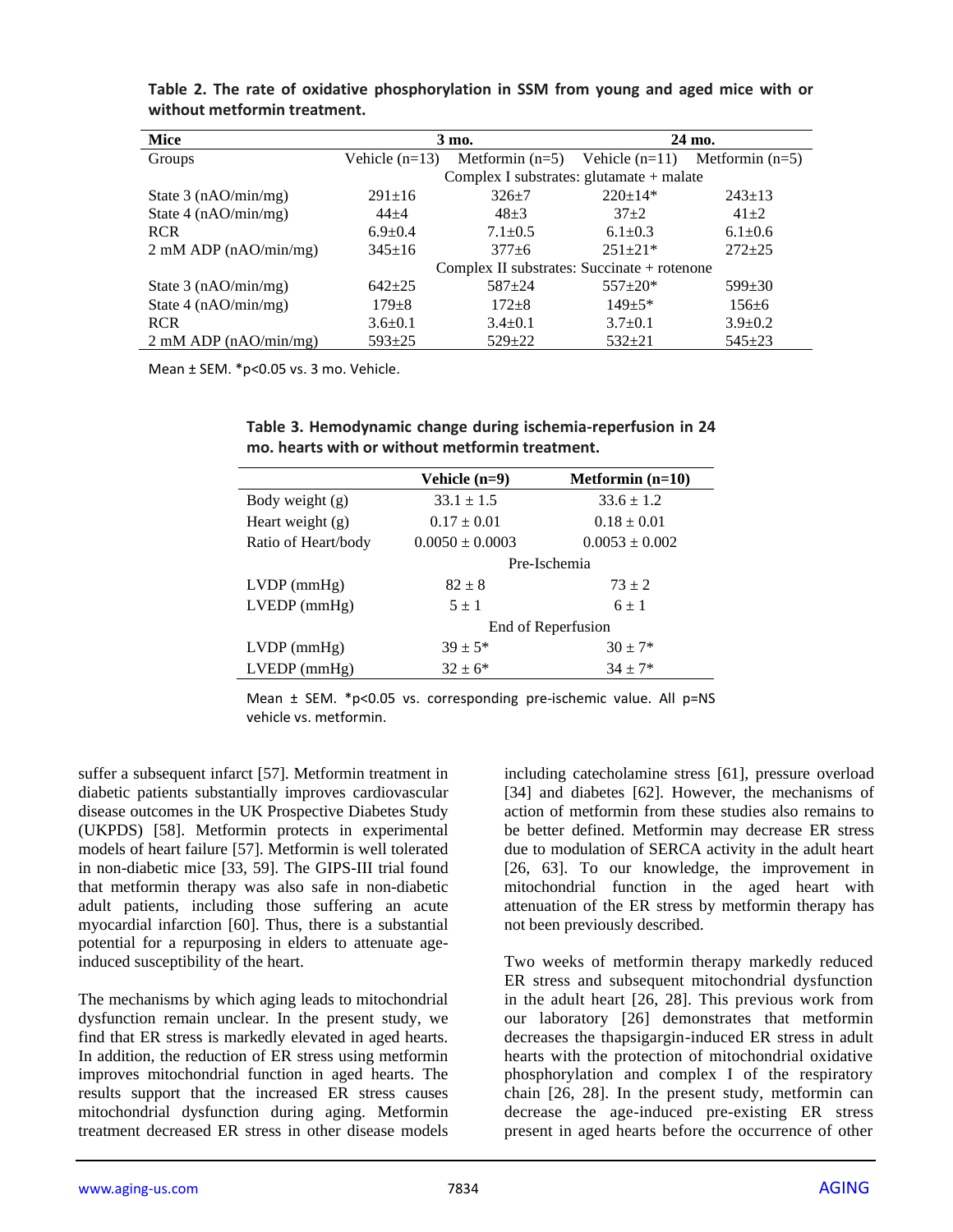cardiac disease. These results support that metformin is an option to decrease the ER stress in aged hearts before the onset of a superimposed stress such as ischemia and reperfusion. Administration of the AMPK activator 5-aminoimidazole-4-carboxyamide-1-beta-D-ribofuranoside decreases the ER stress in cardiac myocytes during hypoxia-reoxygenation [64], indicating that activation of AMPK decreases the ER stress. Metformin is clearly a more translational relevant approach to modulate ER stress and improve mitochondrial function than the classic small molecule chaperone 4-phenylbutyrate (4-PBA) that is commonly used to inhibit ER stress in animal studies [65], including during aging [17, 66, 67]. To further support the role of age-induced ER stress in mitochondrial dysfunction during aging, previous work showed that two weeks of treatment with the 4-PBA reduced ER stress and improved pre-existing age-induced mitochondrial dysfunction [17, 68].

Metformin is a traditional anti-diabetic drug with cardioprotective effects by activating AMPK signaling [69]. The mechanism of AMPK activation is due to subtle complex I inhibition, leading to a modest decrease in energy charge. This inhibition is observed with chronic metformin therapy and requires only micromolar intracellular concentration [70, 71]. Metformin, via this AMPK activation, leads to enhanced mitophagy and mitochondrial biogenesis [72–74]. Metformin downregulates the mechanistic target of rapamycin through activation of AMPK [36, 75]. In addition to the relief of ER stress, the potential mechanisms of AMPK protection include favoring glucose uptake and oxidation, modulation of autophagy [76], and augmentation of mitochondrial biogenesis [77]. In the present study, chronic metformin treatment activates AMPK in aged hearts as shown by increased phosphorylation of the AMPK and ACC. These results suggest that metformin decreases the ER stress during aging by activating the



**Figure 4. Administration of metformin decreased cardiac injury in aged mouse hearts.** (**A**) Shows the experimental protocol. Metformin feeding was the same as in Figure 1. Isolated perfused hearts received no *ex vivo* treatment. The isolated mouse hearts underwent 25 min. global ischemia at 37° C and 60 min. reperfusion. Metformin treatment decreased the infarct size in aged 24 mo. hearts compared to vehicle (**B**), supporting that metformin treatment decreased cardiac injury in 24 mo. hearts following ischemia-reperfusion. Mean ± SEM. +p<0.05 vs. 24 mo. vehicle. n=9 in vehicle treated group. n=10 in metformin treated group.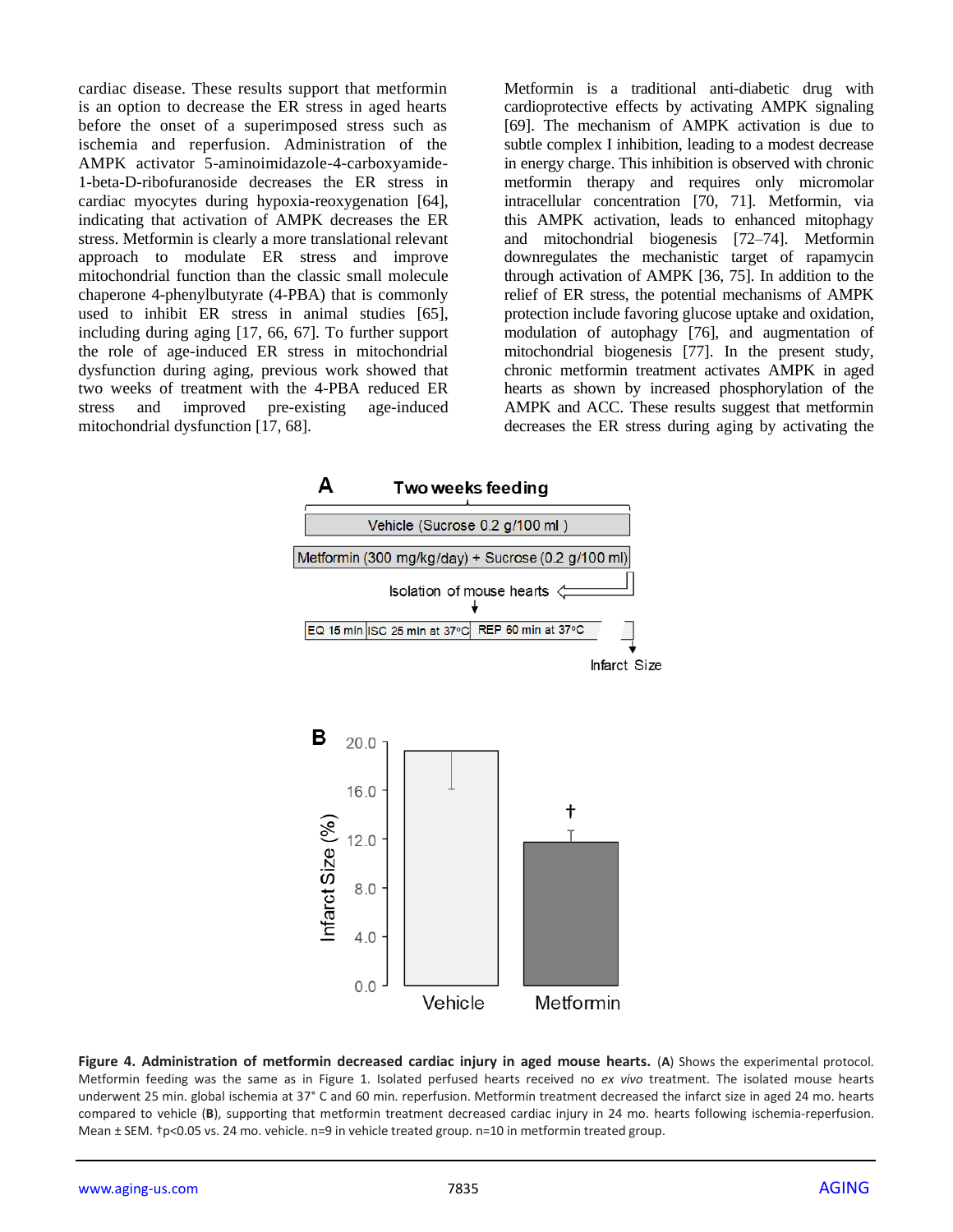AMPK signaling. Interestingly, a recent study shows that the decreased PGC1- $\alpha$  level in aged hearts is not dependent on AMPK activity. Metformin treatment does improve mitochondrial biogenesis in aged hearts [78]. These results suggest that metformin-mediated improvement in biogenesis is not solely dependent on AMPK activation.

Activation of AMPK by metformin leads to decreased mTOR activity through activation of AMPK [36, 37]. The mTORC1 performs the classic functions of mTOR including nutrient sensing, regulation of protein synthesis, and autophagy [37], whereas the mTORC2 is involved in cell proliferation and insulin signaling [37]. mTORC1 is linked to ER stress via the unfolded protein response [38]. Inhibition of mTOR extends lifespan [79]. mTORC1 regulates the translation of several mitochondria-related mRNAs including components of complex I and V and transcription factor A (TFAM) [80]. Inhibition of mTORC1 in 24 mo. mice improves cardiovascular function and reverses cardiac fibrosis [81] by improving mitochondrial function [82]. The inhibition of mTORC1 by activation of AMPK itself prolongs lifespan [82, 83]. The current study shows that metformin treatment results in activation of AMPK in 24 mo. old mice accompanied by decreased mTORC1 activation indicated by decreased phosphorylation of the protein S6. These results support the notion that activation of AMPK provides protective benefits in aged hearts by inhibiting mTORC1.

AMPK activation is enhanced by the sestrin protein family [84]. Sestrin2 is a stress-induced scaffold protein that mediates AMPK activation via interaction with LKB1 [5, 85, 86]. Sesn2 expression at baseline was reduced in aged hearts [5, 86] and a decrease in Sesn2 attenuates AMPK activation. Sesn2 mediated AMPK activation also leads to the downregulation of mTOR [87, 88] that can protect cells against ER stress by decreasing protein synthesis [89, 90]. The age-induced decrease in Sesn2 expression may impair activation of AMPK in response to stress. However, in the current study, chronic metformin therapy was nonetheless able to activate AMPK to a sufficient extent to reduce ER stress and improve mitochondrial function, similar to protection against ER stress in the adult heart [26].

In addition to increased cardiac injury during ischemiareperfusion, aging also invalidates endogenous signaling of cardiac protection that leads to many cardioprotective approaches that protect younger adult hearts, leading these approaches to fail in aged hearts [7, 12, 91]. Treatment of aged rats with the small molecule metabolite acetylcarnitine improved mitochondrial function [6], supporting the potential reversibility of the mitochondrial defect in aging. This concept is further supported by current findings that metformin restores mitochondrial function in the aged hearts. Treatment with acetylcarnitine in the aged heart not only restored mitochondrial function, but also reduced cardiac injury during ischemia-reperfusion [6], indicating that the age-induced mitochondrial defects contribute to cardiac injury [6]. The current study shows that metformin treatment improves mitochondrial function and decreases cardiac injury in aged hearts during ischemia and reperfusion, expanding available options to restore mitochondrial function in aged hearts. Metformin treatment may provide additional benefits in the high-risk elderly population with a greater incidence of myocardial infarction [2, 3] that suffer substantially greater cardiac injury and decreased survival should an infarction occur [2, 3].

MPTP opening leads to cell death during ischemia and reperfusion [92]. Increased ER stress favors MPTP opening in adult heart mitochondria [26–28]. In the present study, aging leads to increased sensitivity to MPTP opening mainly in IFM. Importantly, attenuation of the ER stress with metformin decreases MPTP opening in mitochondria isolated from aged hearts. The current study provides direct evidence that the increased ER stress favors MPTP opening during aging. ER stress mediated oxidative [93] and calcium-driven [27] mechanisms impact mitochondria and likely contribute to the increased susceptibility to MPTP opening even in the baseline state. Metformin treatment decreases the MPTP opening during acute ER stress by activating AMPK [26]. This mechanism may be also involved in decreased MPTP opening in aged hearts with metformin treatment.

## **Limitations**

The current study emphasized a translational relevant approach to activate AMPK driven reduction in ER stress in the baseline aging condition to improve mitochondrial function. The response from aged hearts paralleled the response of metformin therapy to reduce ER stress, likely via AMPK mediated mechanisms. The period of pretreatment that improved mitochondrial function in the current study most certainly resulted in modest inhibition of complex I that was present during ischemia and reperfusion, even in the absence of additional metformin treatment [70, 71] which would have exerted protection in aged heart during ischemia [94] and early reperfusion [11]. Although inhibition of complex I by metformin leads to deceased cardiac injury during ischemia-reperfusion [33], other mechanisms may be also involved in the protection of metformin. The improvement of OXPHOS, especially with complex I substrates, does not suggest that substantial complex I inhibition was present before ischemia and reperfusion from the chronic metformin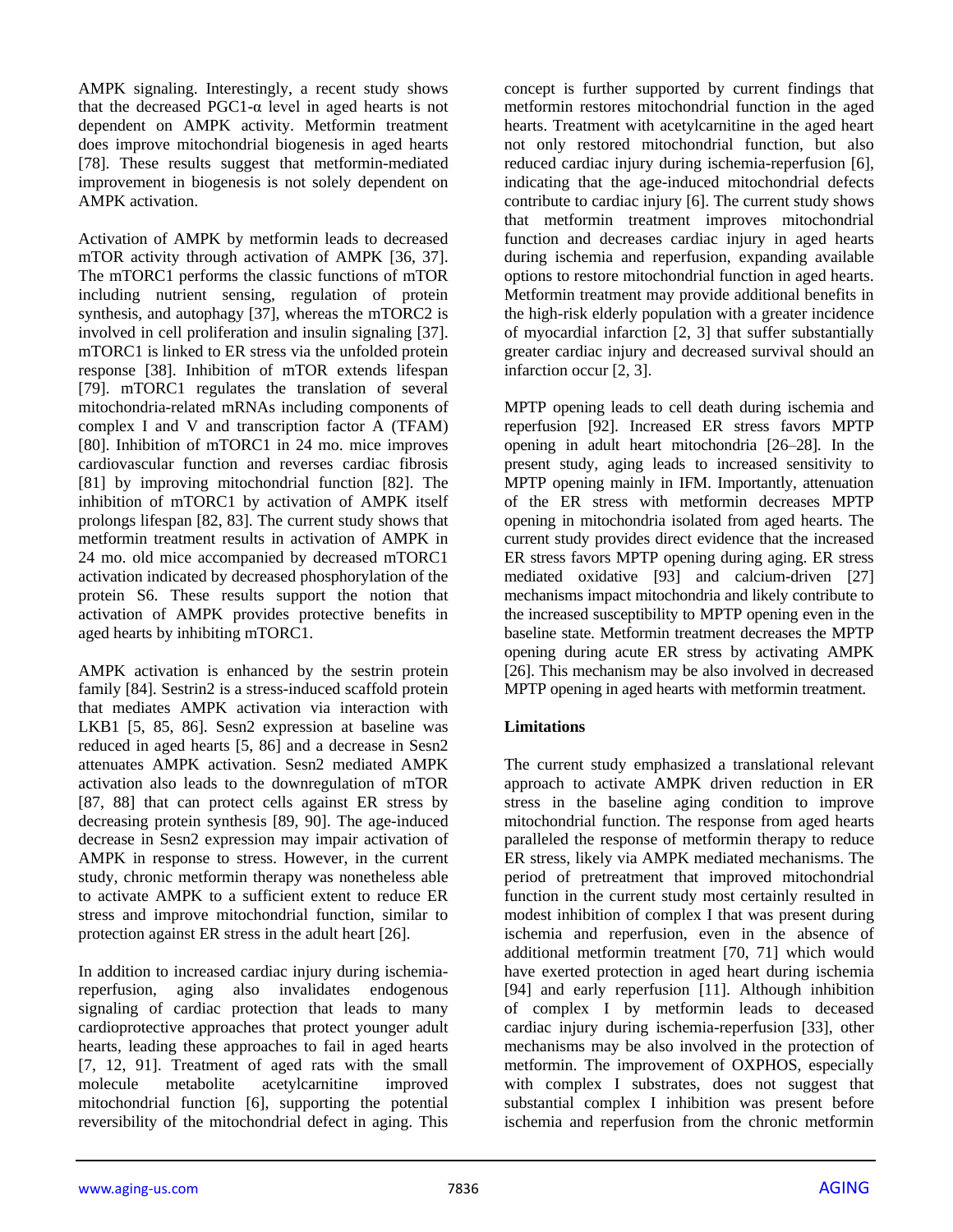treatment, though a beneficial impact regarding production of reactive oxygen species production and attenuation of permeability transition pore opening cannot be excluded [70]. Metformin may decrease cardiac injury by decreasing sensitivity to MPTP opening as shown in cultured cells and isolated mitochondria [71]. ROS generated by reverse electron flow contributes to cardiac injury during reperfusion [95]. Metformin treatment likely also mitigates cardiac injury through reduction of the reverse flow-induced ROS generation [70]. Activation was sufficient despite age-related decrements in sestrin 2 content, the role of which will also require further study. The mechanisms of the ER and mitochondrial interactions that favor ageinduced mitochondrial dysfunction will require additional work. Finally, the model of ischemia and reperfusion is one of acute injury, the study of longerterm reperfusion and recovery periods, especially the *in vivo* ischemia-reperfusion model, will be required in the future.

## **CONCLUSIONS**

Chronic treatment of aged mice for two weeks with metformin activated AMPK signaling leading to a reduction in age-induced ER stress with substantial improvement of function in heart mitochondria (Figure 5).



**Figure 5. The chronic administration of metformin decreases endoplasmic reticulum stress with improvement in cardiac mitochondrial function in aged mouse hearts.** Aging increases endoplasmic reticulum (ER) stress that causes mitochondrial dysfunction by increasing calcium overload and ROS generation. The ER and cardiac mitochondrial interact via mitochondrial associated membranes (MAM). An increase in mitochondrial calcium overload and ROS generation sensitizes to mitochondrial

permeability transition pore (MPTP) opening that augments cardiac injury during ischemia-reperfusion. Metformin treatment decreases cardiac injury by restoring mitochondrial function before ischemia through attenuation of the ER stress in the aged hearts.

In the setting of these improvements, the age-enhanced susceptibility to cardiac injury during myocardial infarction and reperfusion was improved. The current study advances the understanding of mechanisms involved in aging-mediated mitochondrial dysfunction, but also provides a novel treatment opportunity to restore mitochondrial function in aging in that the ER stress can be modulated by pharmacologic interventions. This translational treatment approach provides key evidence for a new treatment paradigm to decrease injury from superimposed cardiac disease in the high-risk aged heart by the treatment of age-related defects to restore mitochondrial function before the onset of acute cardiac disease in the elderly heart. This approach is potentially relevant to acute coronary syndromes with ST elevation-induced myocardial infarction with an increased risk of progression to heart failure [2, 96], acute coronary syndromes with non-ST elevation infarction [97, 98], heart failure with preserved ejection fraction [99, 100], and chemotherapy cardiotoxicity [101].

## **MATERIALS AND METHODS**

### **Metformin treatment**

The Animal Care and Use Committees of Virginia Commonwealth University and the McGuire Department of Veterans Affairs Medical Center approved the study. Male mice of young adult (3 mo.) and aged mice (24 mo.) were used in this study. Mice were given a normal diet with *ad libitum* access to food and water throughout the experiment. Normal diet included 16% protein and 4% fat. In metformin treated mice, metformin (300 mg/kg/day body weight) was dissolved in drinking water with sucrose (0.2g/100 ml) as sweetener and fed to mice for 2 weeks [56] (Figure 1A). The dose of metformin was based upon previous studies in the rat [56]. Control mice received drinking water with sucrose vehicle (0.2g/100 ml). Deep anesthesia was induced in mice with pentobarbital sodium (100 mg/kg, i.p.). Then, mitochondria were isolated from the excised mouse heart.

#### **Isolation of cytosol, mitochondria, and nucleus**

SSM and IFM were isolated as previously described [17]. The mouse heart was first placed in cold buffer A (composition in mM: 100 KCl, 50 MOPS [3-(N-morpholino) propanesulfonic acid], 1 EGTA, 5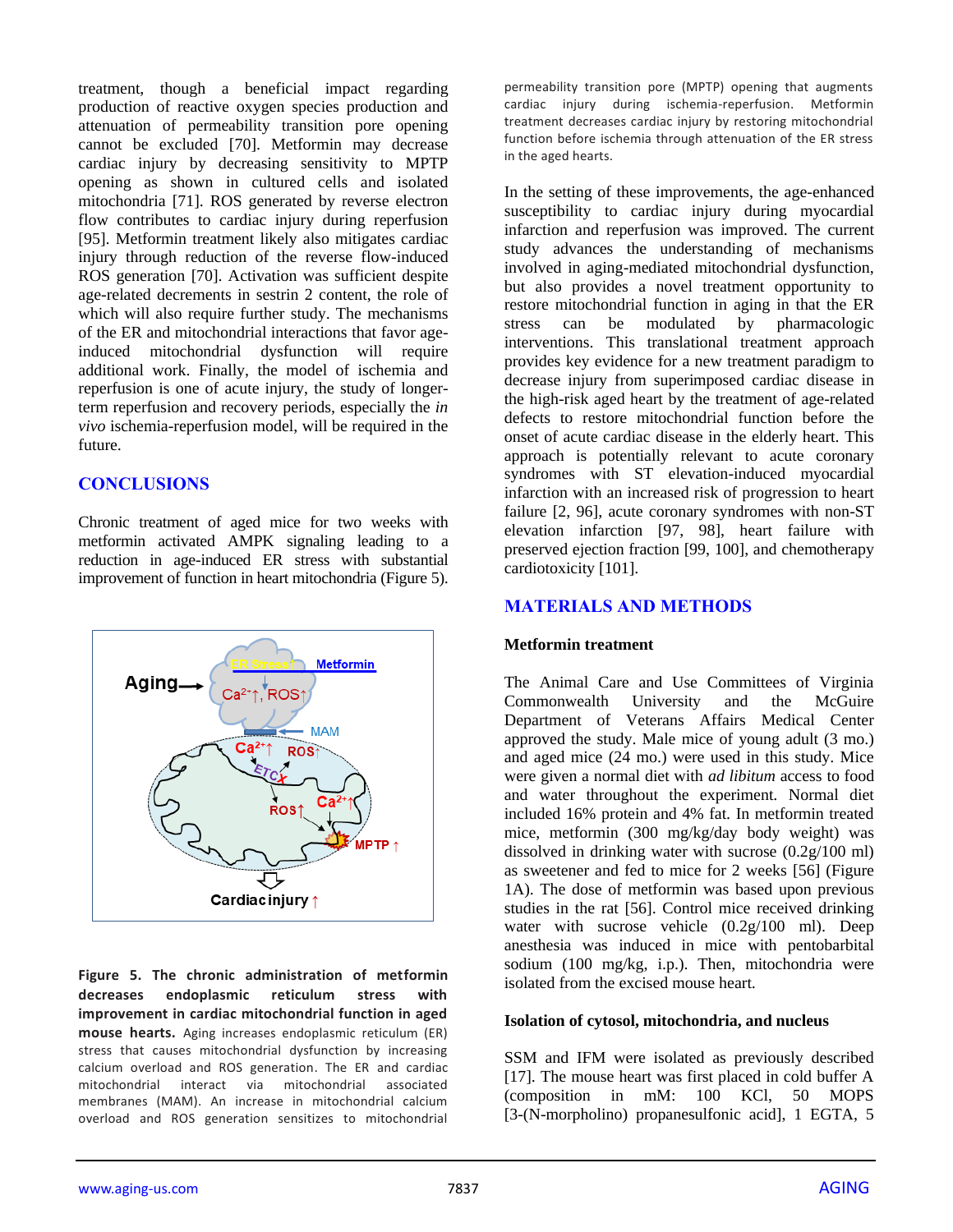MgSO4, and 1 ATP). The heart was blotted dry, weighed, and homogenized using a polytron tissue homogenizer at 10,000 rpm for 2.5 seconds. The polytron homogenate was first centrifuged at 500 *g* for 10 min. The supernatant was used to isolate SSM with further centrifugation at 3,000 g for 10 min. The pellet from the 500 g centrifuge step was washed and used for IFM isolation. The skinned myofibers, obtained from the polytron homogenization step, were resuspended in buffer A and incubated with 5 mg/g (wet weight) trypsin for 10 min at 4° C. Then, buffer B [buffer A including 0.2% bovine serum albumin (BSA)] was added to stop trypsin effect. The crude SSM and IFM were washed with buffer B. The purified SSM and IFM were suspended in 80 mM KCl, 50 mM MOPS, and 0.5 mM EGTA for functional measurement.

Oxygen consumption in isolated mitochondria was measured using a Clark-type oxygen electrode at 30° C as previously described [102]. Glutamate  $(20 \text{ mM})$  + Malate (10 mM) were used as complex I substrate. Succinate (20 mM) was used as the complex II substrate with the inclusion of 7.5  $\mu$ M rotenone. ADP (2 mM) was used to determine the maximal rate of ADPstimulated respiration.

### **Calcium retention capacity (CRC) in isolated mitochondria**

The CRC was used to assess the calcium induced MPTP opening in freshly isolated SSM and IFM [103]. The assay medium included mitochondria (125 μg/ml), 150 mM sucrose, 50 mM KCl, 2 mM KH<sub>2</sub>PO<sub>4</sub>, and 5 mM succinate in 20 mM Tris/HCl with pH at 7.4. Calcium Green-5N (0.5 uM, Thermo Scientific, Waltham, MA) was used to monitor extra-mitochondrial  $Ca^{2+}$ concentration with excitation and emission wavelengths set at 500 and 530 nm, respectively [103]. Sequential exogenous calcium (5 nmol/pulse) was added into cuvettes until MPTP opening occurred, shown by a burst release of calcium from mitochondria.

### **Measurement of ROS in SSM and IFM**

The amount of  $H_2O_2$  generation in SSM and IFM was measured using Amplex red as a fluorogenic indicator in the presence of horseradish peroxidase. Freshly isolated SSM or IFM (200 μg) were incubated in chelex-treated buffer [pH 7.4 (150 mM KCl, 5 mM KH<sub>2</sub>PO<sub>4</sub>, 1 mM EGTA)] in the presence of 25 μM Amplex Red and 0.20 units/ml HRP. Glutamate + malate was used as complex I substrate, and succinate + rotenone was used as complex II substrate. Rotenone (complex I inhibitor) and antimycin A (complex III inhibitor) were used to induce maximal  $H_2O_2$  generation from complex I and complex III, respectively [104].

### **Isolated perfused heart model of Ischemia and Reperfusion**

Mouse hearts were excised under deep anesthesia using pentobarbital sodium (100 mg/kg i.p.) and anticoagulated with heparin (1,000 IU/kg i.p.). The isolated heart is mounted in the Langendorff setup and perfused with modified Krebs-Henseleit (K-H) buffer oxygenated with 95%  $O_2$ -5%  $CO_2$  through aorta. A balloon was inserted into the left ventricle to monitor cardiac function. The heart was first perfused with K-H buffer for 15 min. The hearts underwent 25 min. of global ischemia at 37° C and 60 min. of reperfusion (Figure 4A). In order to keep a constant heart rate, hearts were paced at 420 beats/min during the 15 min. equilibration period and after 10 min. of reperfusion [105]. Myocardial infarct size was measured at the end of the reperfusion using staining with triphenyl tetrazolium chloride (TTC) [106].

## **Western blotting**

Proteins from mitochondria or cytosol were separated using 12% or 4-15% Tris-glycine gels (Bio-Rad, Hercules, CA) and transferred to a PVDF membrane (Millipore) using semi-dry transfer (Bio-Rad). The membrane was incubated for 1 hour at room temperature in 5% (w/v) non-fat dry milk (Bio-Rad) in TBS-T buffer (10 mM Tris pH 7.5, 150 mM NaCl, 0.1% Tween-20). Then, the membrane was incubated with primary antibody overnight at 4° C. After 1 hour incubation at room temperature with a 1:10,000 dilution of HRP-conjugated anti-mouse or anti-rabbit IgG  $F(ab)_2$  (GE Healthcare Life Sciences, Piscataway, NJ), blots were developed using ECL Plus Western Blotting Detection Reagents (GE Healthcare Life Sciences, Piscataway, NJ) [28, 47].

## **Statistical analysis**

Data are expressed as the mean  $\pm$  standard error [107]. Normality distribution was assessed. One-way analysis of variance (ANOVA) was used to compare the differences between groups ( $\geq$  3 groups). The Student-Newman-Keuls test of multiple comparisons was used when a significant F value was obtained. The non-paired student test (two tails) was to compare the differences between two groups. Statistical significance was accepted when a value of *p* less than 0.05 was obtained.

## **AUTHOR CONTRIBUTIONS**

QC-designed experiments, performed experiments, analyzed data, wrote the manuscript, obtained research funding; JT-performed experiments, analyzed data; YHperformed experiments, analyzed data; EJL-designed experiments, analyzed data, wrote the manuscript, obtained research funding.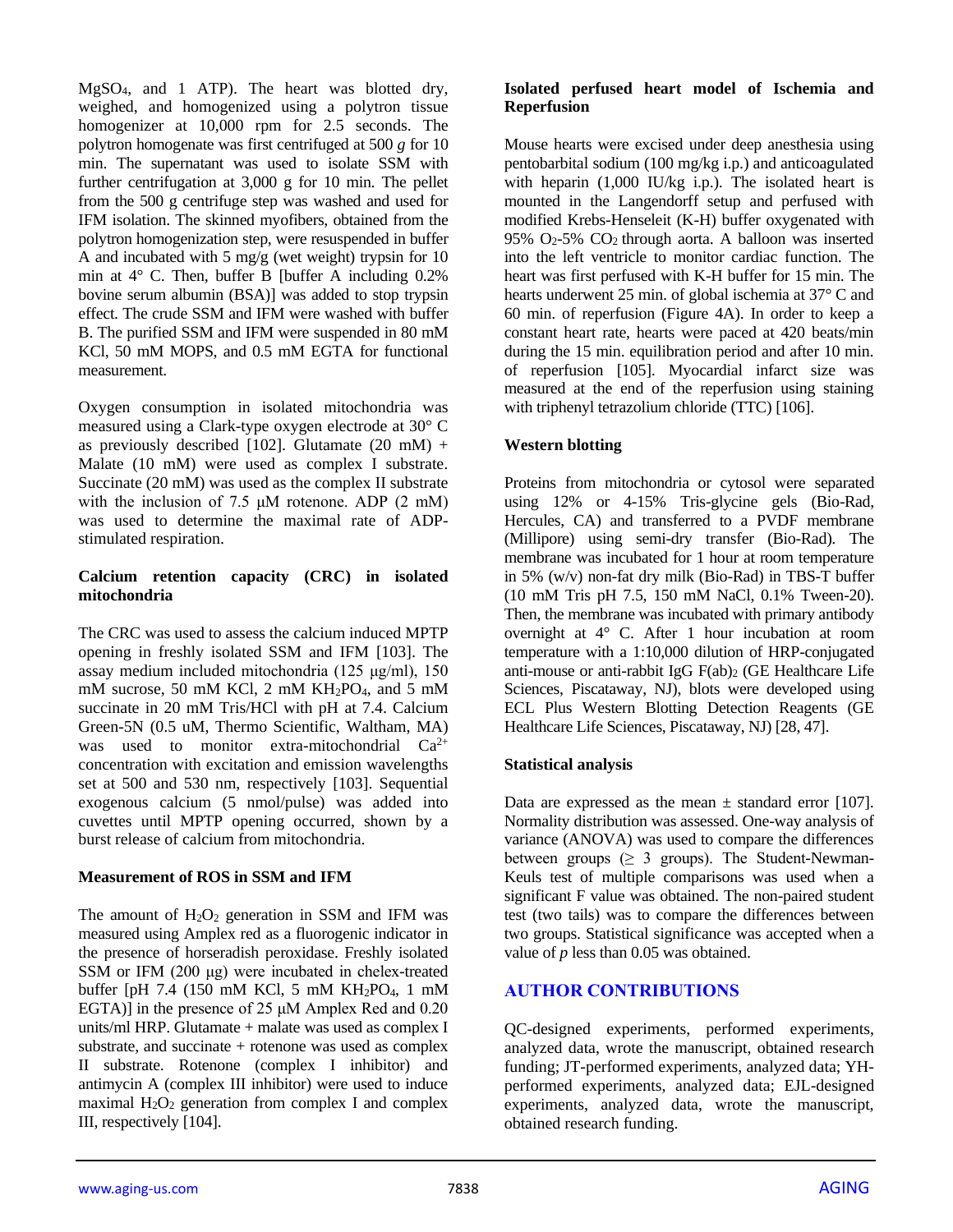#### **ACKNOWLEDGMENTS**

The authors have read the journal's authorship agreement and the manuscript has been reviewed and approved by all named authors.

#### **CONFLICTS OF INTEREST**

All authors have read the journal's policy on authorship agreement and disclosure of potential conflicts of interest and have none to declare.

## **FUNDING**

This work was supported by the Office of Research and Development, Medical Research Service Merit Review Award (2IO1BX001355-01A2), Department of Veterans Affairs (QC, JT, YH, EJL), the National Institutes of Aging (1R21AG054975-01) (QC, JT), VCU's CTSA (UL1TR000058 from the National Institutes of Health's National Center for Advancing Translational Science) (JT, QC, EJL), Pauley Heart Center Grant (QC) and the Pauley Heart Center, Virginia Commonwealth University (QC, EJL).

### **REFERENCES**

1. Owlia M, Dodson JA, King JB, Derington CG, Herrick JS, Sedlis SP, Crook J, DuVall SL, LaFleur J, Nelson R, Patterson OV, Shah RU, Bress AP. Angina severity, mortality, and healthcare utilization among veterans with stable angina. J Am Heart Assoc. 2019; 8:e012811. <https://doi.org/10.1161/JAHA.119.012811>

PMID[:31362569](https://pubmed.ncbi.nlm.nih.gov/31362569)

2. Lesnefsky EJ, Lundergan CF, Hodgson JM, Nair R, Reiner JS, Greenhouse SW, Califf RM, Ross AM. Increased left ventricular dysfunction in elderly patients despite successful thrombolysis: the GUSTO-I angiographic experience. J Am Coll Cardiol. 1996; 28:331–37. [https://doi.org/10.1016/0735-1097\(96\)00148-9](https://doi.org/10.1016/0735-1097(96)00148-9)

PMID[:8800106](https://pubmed.ncbi.nlm.nih.gov/8800106)

- 3. Lattuca B, Kerneis M, Zeitouni M, Cayla G, Guedeney P, Collet JP, Montalescot G, Silvain J. Elderly patients with ST-segment elevation myocardial infarction: A patient-centered approach. Drugs Aging. 2019; 36:531–39. <https://doi.org/10.1007/s40266-019-00663-y> PMID[:30953328](https://pubmed.ncbi.nlm.nih.gov/30953328)
- 4. Lesnefsky EJ, Gallo DS, Ye J, Whittingham TS, Lust WD. Aging increases ischemia-reperfusion injury in the isolated, buffer-perfused heart. J Lab Clin Med. 1994; 124:843–51. PMID[:7798799](https://pubmed.ncbi.nlm.nih.gov/7798799)
- 5. Quan N, Wang L, Chen X, Luckett C, Cates C, Rousselle T, Zheng Y, Li J. Sestrin2 prevents age-related intolerance to post myocardial infarction via AMPK/PGC-1α pathway. J Mol Cell Cardiol. 2018; 115:170–78. <https://doi.org/10.1016/j.yjmcc.2018.01.005> PMI[D:29325933](https://pubmed.ncbi.nlm.nih.gov/29325933)
- 6. Lesnefsky EJ, He D, Moghaddas S, Hoppel CL. Reversal of mitochondrial defects before ischemia protects the aged heart. FASEB J. 2006; 20:1543–45. <https://doi.org/10.1096/fj.05-4535fje> PMID[:16793872](https://pubmed.ncbi.nlm.nih.gov/16793872)
- 7. Lesnefsky EJ, Chen Q, Hoppel CL. Mitochondrial metabolism in aging heart. Circ Res. 2016; 118:1593–611. <https://doi.org/10.1161/CIRCRESAHA.116.307505> PMI[D:27174952](https://pubmed.ncbi.nlm.nih.gov/27174952)
- 8. Quarles E, Basisty N, Chiao YA, Merrihew G, Gu H, Sweetwyne MT, Fredrickson J, Nguyen NH, Razumova M, Kooiker K, Moussavi-Harami F, Regnier M, Quarles C, et al. Rapamycin persistently improves cardiac function in aged, male and female mice, even following cessation of treatment. Aging Cell. 2020; 19:e13086. <https://doi.org/10.1111/acel.13086> PMI[D:31823466](https://pubmed.ncbi.nlm.nih.gov/31823466)
- 9. Moghaddas S, Hoppel CL, Lesnefsky EJ. Aging defect at the QO site of complex III augments oxyradical production in rat heart interfibrillar mitochondria. Arch Biochem Biophys. 2003; 414:59–66. [https://doi.org/10.1016/s0003-9861\(03\)00166-8](https://doi.org/10.1016/s0003-9861(03)00166-8) PMI[D:12745255](https://pubmed.ncbi.nlm.nih.gov/12745255)
- 10. Dai DF, Liu Y, Basisty N, Karunadharma P, Dastidar SG, Chiao YA, Chen T, Beyer RP, Chin MT, Maccoss M, La Spada AR, Rabinovitch PS. Differential effects of various genetic mouse models of the mechanistic target of rapamycin complex I inhibition on heart failure. Geroscience. 2019; 41:847–60. <https://doi.org/10.1007/s11357-019-00119-6> PMI[D:31650481](https://pubmed.ncbi.nlm.nih.gov/31650481)
- 11. Chen Q, Ross T, Hu Y, Lesnefsky EJ. Blockade of electron transport at the onset of reperfusion decreases cardiac injury in aged hearts by protecting the inner mitochondrial membrane. J Aging Res. 2012; 2012:753949. <https://doi.org/10.1155/2012/753949> PMID[:22619720](https://pubmed.ncbi.nlm.nih.gov/22619720)
- 12. Lesnefsky EJ, Chen Q, Tandler B, Hoppel CL. Mitochondrial dysfunction and myocardial ischemiareperfusion: implications for novel therapies. Annu Rev Pharmacol Toxicol. 2017; 57:535–65. [https://doi.org/10.1146/annurev-pharmtox-010715-](https://doi.org/10.1146/annurev-pharmtox-010715-103335) [103335](https://doi.org/10.1146/annurev-pharmtox-010715-103335) PMI[D:27860548](https://pubmed.ncbi.nlm.nih.gov/27860548)
- 13. Karamanlidis G, Lee CF, Garcia-Menendez L, Kolwicz SC Jr, Suthammarak W, Gong G, Sedensky MM, Morgan PG, Wang W, Tian R. Mitochondrial complex I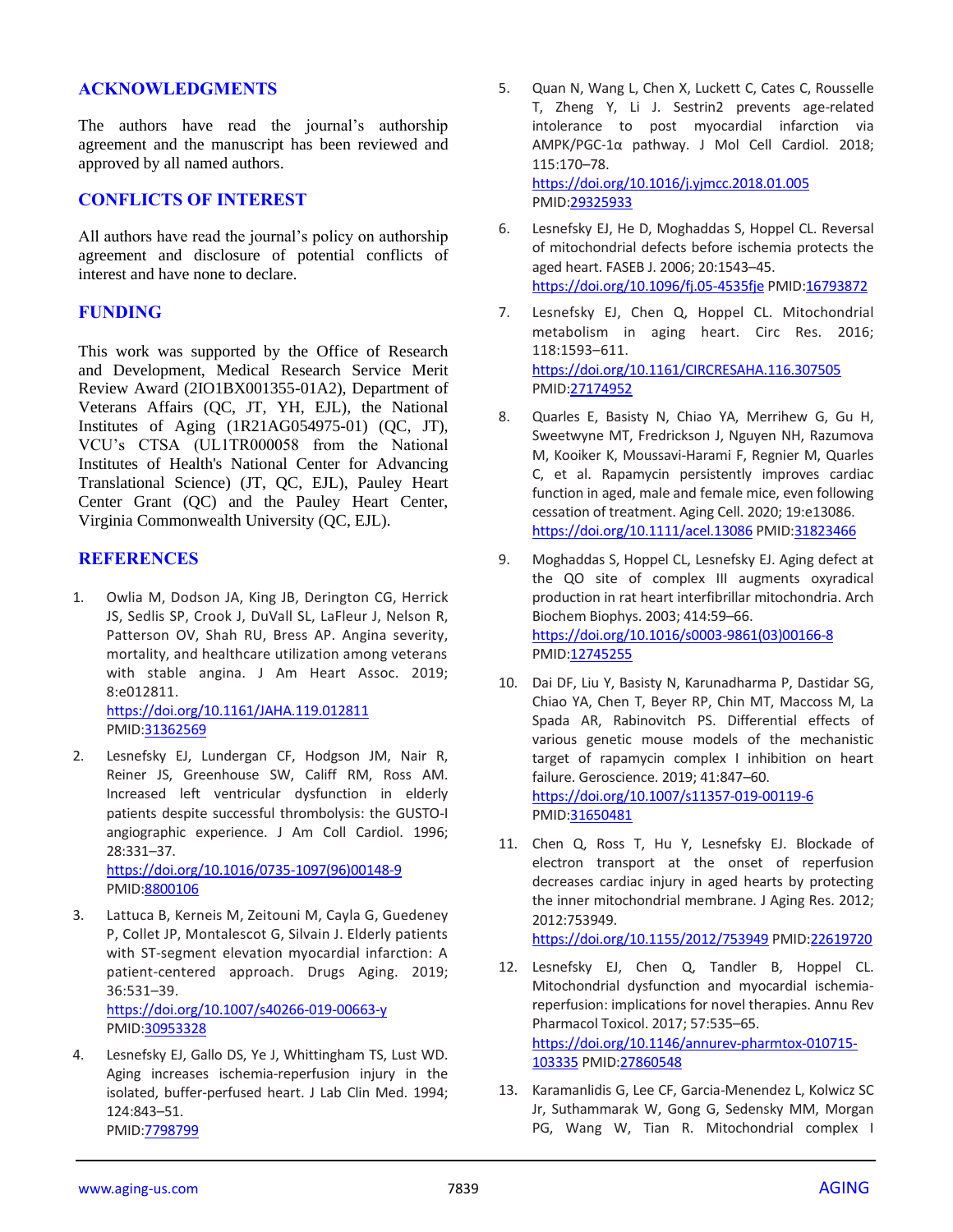deficiency increases protein acetylation and accelerates heart failure. Cell Metab. 2013; 18:239–50. <https://doi.org/10.1016/j.cmet.2013.07.002> PMID[:23931755](https://pubmed.ncbi.nlm.nih.gov/23931755)

- 14. Hofer T, Servais S, Seo AY, Marzetti E, Hiona A, Upadhyay SJ, Wohlgemuth SE, Leeuwenburgh C. Bioenergetics and permeability transition pore opening in heart subsarcolemmal and interfibrillar mitochondria: effects of aging and lifelong calorie restriction. Mech Ageing Dev. 2009; 130:297–307. <https://doi.org/10.1016/j.mad.2009.01.004> PMID[:19428447](https://pubmed.ncbi.nlm.nih.gov/19428447)
- 15. Palmer JW, Tandler B, Hoppel CL. Biochemical properties of subsarcolemmal and interfibrillar mitochondria isolated from rat cardiac muscle. J Biol Chem. 1977; 252:8731–39. PMID[:925018](https://pubmed.ncbi.nlm.nih.gov/925018)
- 16. Chen Q, Yin G, Stewart S, Hu Y, Lesnefsky EJ. Isolating the segment of the mitochondrial electron transport chain responsible for mitochondrial damage during cardiac ischemia. Biochem Biophys Res Commun. 2010; 397:656–60. <https://doi.org/10.1016/j.bbrc.2010.05.137> PMID[:20529665](https://pubmed.ncbi.nlm.nih.gov/20529665)
- 17. Chen Q, Samidurai A, Thompson J, Hu Y, Das A, Willard B, Lesnefsky EJ. Endoplasmic reticulum stressmediated mitochondrial dysfunction in aged hearts. Biochim Biophys Acta Mol Basis Dis. 2020; 1866:165899. <https://doi.org/10.1016/j.bbadis.2020.165899> PMID[:32698045](https://pubmed.ncbi.nlm.nih.gov/32698045)
- 18. Barazzoni R, Short KR, Nair KS. Effects of aging on mitochondrial DNA copy number and cytochrome c oxidase gene expression in rat skeletal muscle, liver, and heart. J Biol Chem. 2000; 275:3343–47. <https://doi.org/10.1074/jbc.275.5.3343> PMID[:10652323](https://pubmed.ncbi.nlm.nih.gov/10652323)
- 19. Choksi KB, Papaconstantinou J. Age-related alterations in oxidatively damaged proteins of mouse heart mitochondrial electron transport chain complexes. Free Radic Biol Med. 2008; 44:1795–805. <https://doi.org/10.1016/j.freeradbiomed.2008.01.032> PMID[:18331850](https://pubmed.ncbi.nlm.nih.gov/18331850)
- 20. Bota DA, Davies KJ. Mitochondrial lon protease in human disease and aging: including an etiologic classification of lon-related diseases and disorders. Free Radic Biol Med. 2016; 100:188–98. <https://doi.org/10.1016/j.freeradbiomed.2016.06.031> PMID[:27387767](https://pubmed.ncbi.nlm.nih.gov/27387767)
- 21. Hoshino A, Mita Y, Okawa Y, Ariyoshi M, Iwai-Kanai E, Ueyama T, Ikeda K, Ogata T, Matoba S. Cytosolic p53 inhibits Parkin-mediated mitophagy and promotes

mitochondrial dysfunction in the mouse heart. Nat Commun. 2013; 4:2308. <https://doi.org/10.1038/ncomms3308> PMID[:23917356](https://pubmed.ncbi.nlm.nih.gov/23917356)

- 22. Liang W, Moyzis AG, Lampert MA, Diao RY, Najor RH, Gustafsson ÅB. Aging is associated with a decline in Atg9b-mediated autophagosome formation and appearance of enlarged mitochondria in the heart. Aging Cell. 2020; 19:e13187. <https://doi.org/10.1111/acel.13187> PMI[D:32627317](https://pubmed.ncbi.nlm.nih.gov/32627317)
- 23. Thompson J, Maceyka M, Chen Q. Targeting ER stress and calpain activation to reverse age-dependent mitochondrial damage in the heart. Mech Ageing Dev. 2020; 192:111380. <https://doi.org/10.1016/j.mad.2020.111380> PMI[D:33045249](https://pubmed.ncbi.nlm.nih.gov/33045249)
- 24. Wieckowski MR, Giorgi C, Lebiedzinska M, Duszynski J, Pinton P. Isolation of mitochondria-associated membranes and mitochondria from animal tissues and cells. Nat Protoc. 2009; 4:1582–90. <https://doi.org/10.1038/nprot.2009.151> PMI[D:19816421](https://pubmed.ncbi.nlm.nih.gov/19816421)
- 25. Paillard M, Csordás G, Huang KT, Várnai P, Joseph SK, Hajnóczky G. MICU1 interacts with the D-ring of the MCU pore to control its  $Ca^{2+}$  flux and sensitivity to Ru360. Mol Cell. 2018; 72:778–85.e3. <https://doi.org/10.1016/j.molcel.2018.09.008> PMI[D:30454562](https://pubmed.ncbi.nlm.nih.gov/30454562)
- 26. Chen Q, Thompson J, Hu Y, Das A, Lesnefsky EJ. Metformin attenuates ER stress-induced mitochondrial dysfunction. Transl Res. 2017; 190:40–50. <https://doi.org/10.1016/j.trsl.2017.09.003> PMI[D:29040818](https://pubmed.ncbi.nlm.nih.gov/29040818)
- 27. Zhang Y, Ren J. Thapsigargin triggers cardiac contractile dysfunction via NADPH oxidase-mediated mitochondrial dysfunction: role of Akt dephosphorylation. Free Radic Biol Med. 2011; 51:2172–84. <https://doi.org/10.1016/j.freeradbiomed.2011.09.005> PMI[D:21996563](https://pubmed.ncbi.nlm.nih.gov/21996563)
- 28. Chen Q, Thompson J, Hu Y, Das A, Lesnefsky EJ. Cardiac specific knockout of p53 decreases ER stress-induced mitochondrial damage. Front Cardiovasc Med. 2019; 6:10. <https://doi.org/10.3389/fcvm.2019.00010> PMI[D:30838215](https://pubmed.ncbi.nlm.nih.gov/30838215)
- 29. Xu A, Szczepanek K, Maceyka MW, Ross T, Bowler E, Hu Y, Kenny B, Mehfoud C, Desai PN, Baumgarten CM, Chen Q, Lesnefsky EJ. Transient complex I inhibition at the onset of reperfusion by extracellular acidification decreases cardiac injury. Am J Physiol Cell Physiol. 2014; 306:C1142–53.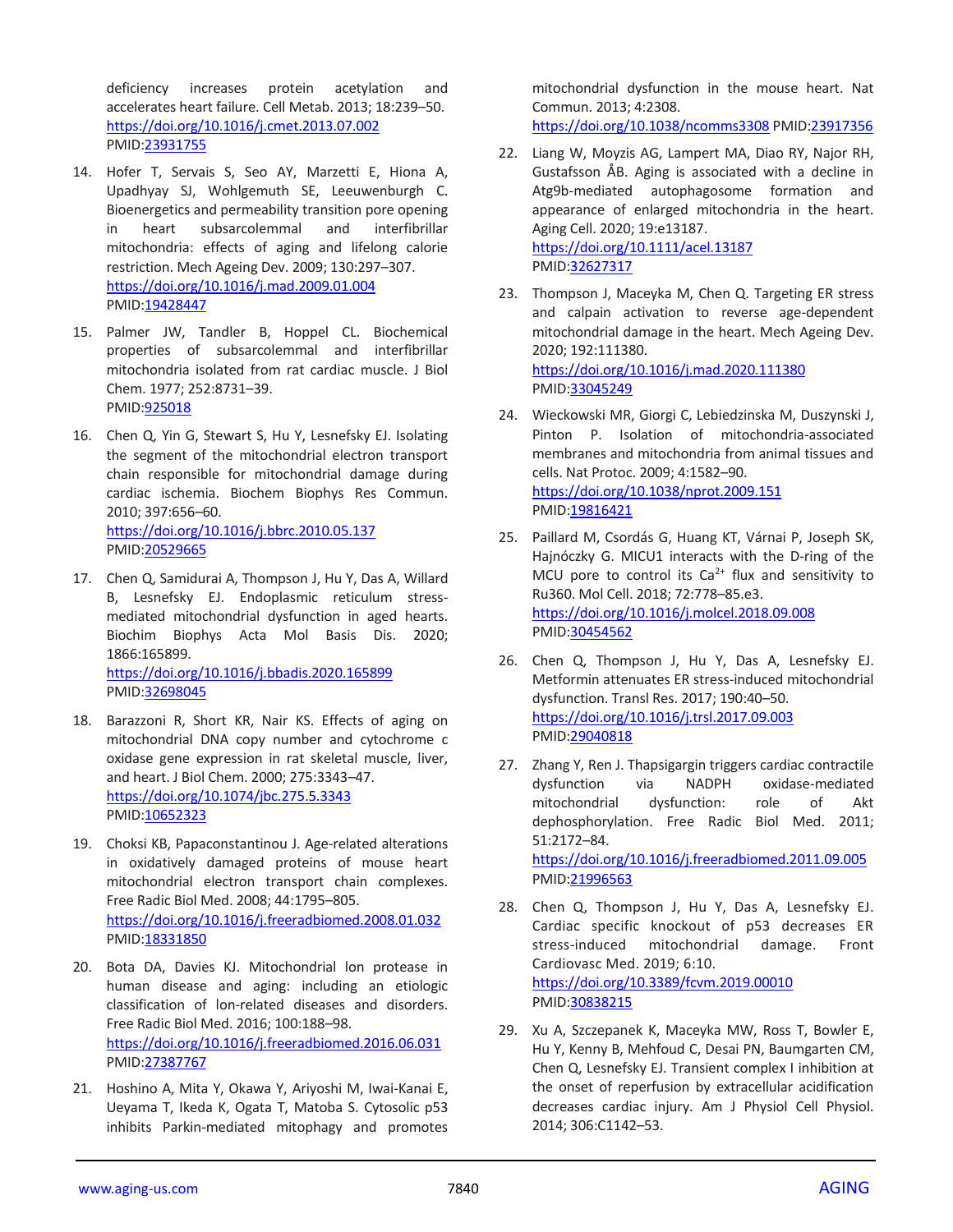<https://doi.org/10.1152/ajpcell.00241.2013> PMID[:24696146](https://pubmed.ncbi.nlm.nih.gov/24696146)

30. Gundewar S, Calvert JW, Jha S, Toedt-Pingel I, Ji SY, Nunez D, Ramachandran A, Anaya-Cisneros M, Tian R, Lefer DJ. Activation of AMP-activated protein kinase by metformin improves left ventricular function and survival in heart failure. Circ Res. 2009; 104:403–11. <https://doi.org/10.1161/CIRCRESAHA.108.190918>

PMID[:19096023](https://pubmed.ncbi.nlm.nih.gov/19096023)

- 31. Chen X, Li X, Zhang W, He J, Xu B, Lei B, Wang Z, Cates C, Rousselle T, Li J. Activation of AMPK inhibits inflammatory response during hypoxia and reoxygenation through modulating JNK-mediated NFκB pathway. Metabolism. 2018; 83:256–70. <https://doi.org/10.1016/j.metabol.2018.03.004> PMID[:29526538](https://pubmed.ncbi.nlm.nih.gov/29526538)
- 32. Zaha VG, Qi D, Su KN, Palmeri M, Lee HY, Hu X, Wu X, Shulman GI, Rabinovitch PS, Russell RR 3rd, Young LH. AMPK is critical for mitochondrial function during reperfusion after myocardial ischemia. J Mol Cell Cardiol. 2016; 91:104–13. <https://doi.org/10.1016/j.yjmcc.2015.12.032> PMID[:26746142](https://pubmed.ncbi.nlm.nih.gov/26746142)
- 33. Mohsin AA, Chen Q, Quan N, Rousselle T, Maceyka MW, Samidurai A, Thompson J, Hu Y, Li J, Lesnefsky EJ. Mitochondrial complex I inhibition by metformin limits reperfusion injury. J Pharmacol Exp Ther. 2019; 369:282–90. <https://doi.org/10.1124/jpet.118.254300> PMID[:30846619](https://pubmed.ncbi.nlm.nih.gov/30846619)
- 34. Duan Q, Song P, Ding Y, Zou MH. Activation of AMPactivated protein kinase by metformin ablates angiotensin II-induced endoplasmic reticulum stress and hypertension in mice *in vivo*. Br J Pharmacol. 2017; 174:2140–51. <https://doi.org/10.1111/bph.13833>

PMID[:28436023](https://pubmed.ncbi.nlm.nih.gov/28436023)

35. Simon-Szabó L, Kokas M, Mandl J, Kéri G, Csala M. Metformin attenuates palmitate-induced endoplasmic reticulum stress, serine phosphorylation of IRS-1 and apoptosis in rat insulinoma cells. PLoS One. 2014; 9:e97868.

<https://doi.org/10.1371/journal.pone.0097868> PMID[:24896641](https://pubmed.ncbi.nlm.nih.gov/24896641)

36. Das A, Durrant D, Koka S, Salloum FN, Xi L, Kukreja RC. Mammalian target of rapamycin (mTOR) inhibition with rapamycin improves cardiac function in type 2 diabetic mice: potential role of attenuated oxidative stress and altered contractile protein expression. J Biol Chem. 2014; 289:4145–60.

<https://doi.org/10.1074/jbc.M113.521062> PMID[:24371138](https://pubmed.ncbi.nlm.nih.gov/24371138)

- 37. Samidurai A, Kukreja RC, Das A. Emerging role of mTOR signaling-related miRNAs in cardiovascular diseases. Oxid Med Cell Longev. 2018; 2018:6141902. <https://doi.org/10.1155/2018/6141902> PMI[D:30305865](https://pubmed.ncbi.nlm.nih.gov/30305865)
- 38. Brandt C, Nolte H, Henschke S, Engström Ruud L, Awazawa M, Morgan DA, Gabel P, Sprenger HG, Hess ME, Günther S, Langer T, Rahmouni K, Fenselau H, et al. Food perception primes hepatic ER homeostasis via melanocortin-dependent control of mTOR activation. Cell. 2018; 175:1321–35.e20. <https://doi.org/10.1016/j.cell.2018.10.015> PMI[D:30445039](https://pubmed.ncbi.nlm.nih.gov/30445039)
- 39. Bettigole SE, Glimcher LH. Endoplasmic reticulum stress in immunity. Annu Rev Immunol. 2015; 33:107–38. [https://doi.org/10.1146/annurev-immunol-032414-](https://doi.org/10.1146/annurev-immunol-032414-112116) [112116](https://doi.org/10.1146/annurev-immunol-032414-112116) PMI[D:25493331](https://pubmed.ncbi.nlm.nih.gov/25493331)
- 40. Fannin SW, Lesnefsky EJ, Slabe TJ, Hassan MO, Hoppel CL. Aging selectively decreases oxidative capacity in rat heart interfibrillar mitochondria. Arch Biochem Biophys. 1999; 372:399–407. <https://doi.org/10.1006/abbi.1999.1508> PMI[D:10600182](https://pubmed.ncbi.nlm.nih.gov/10600182)
- 41. Lesnefsky EJ, Hoppel CL. Ischemia-reperfusion injury in the aged heart: role of mitochondria. Arch Biochem Biophys. 2003; 420:287–97. <https://doi.org/10.1016/j.abb.2003.09.046> PMI[D:14654068](https://pubmed.ncbi.nlm.nih.gov/14654068)
- 42. Akande O, Chen Q, Toldo S, Lesnefsky EJ, Quader M. Ischemia and reperfusion injury to mitochondria and cardiac function in donation after circulatory death hearts- an experimental study. PLoS One. 2020; 15:e0243504.

<https://doi.org/10.1371/journal.pone.0243504> PMI[D:33370296](https://pubmed.ncbi.nlm.nih.gov/33370296)

- 43. Rennison JH, McElfresh TA, Chen X, Anand VR, Hoit BD, Hoppel CL, Chandler MP. Prolonged exposure to high dietary lipids is not associated with lipotoxicity in heart failure. J Mol Cell Cardiol. 2009; 46:883–90. <https://doi.org/10.1016/j.yjmcc.2009.02.019> PMI[D:19265702](https://pubmed.ncbi.nlm.nih.gov/19265702)
- 44. Chen Q, Paillard M, Gomez L, Li H, Hu Y, Lesnefsky EJ. Postconditioning modulates ischemia-damaged mitochondria during reperfusion. J Cardiovasc Pharmacol. 2012; 59:101–08. <https://doi.org/10.1097/FJC.0b013e31823827cc> PMI[D:21964159](https://pubmed.ncbi.nlm.nih.gov/21964159)
- 45. Fernandez-Sanz C, Ruiz-Meana M, Miro-Casas E, Nuñez E, Castellano J, Loureiro M, Barba I, Poncelas M, Rodriguez-Sinovas A, Vázquez J, Garcia-Dorado D. Defective sarcoplasmic reticulum-mitochondria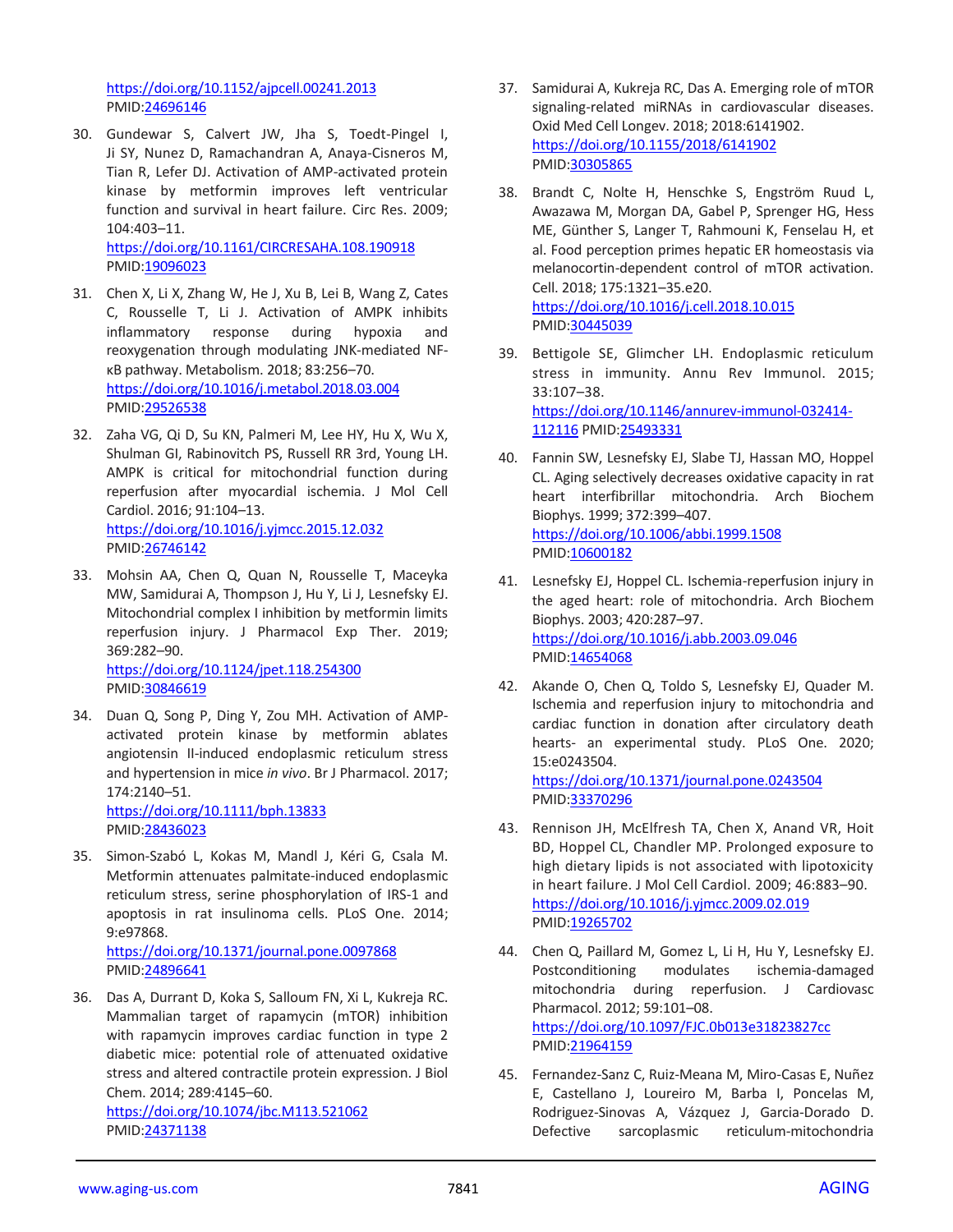calcium exchange in aged mouse myocardium. Cell Death Dis. 2014; 5:e1573. <https://doi.org/10.1038/cddis.2014.526> PMID[:25522267](https://pubmed.ncbi.nlm.nih.gov/25522267)

- 46. Lesnefsky EJ, Chen Q, Slabe TJ, Stoll MS, Minkler PE, Hassan MO, Tandler B, Hoppel CL. Ischemia, rather than reperfusion, inhibits respiration through cytochrome oxidase in the isolated, perfused rabbit heart: role of cardiolipin. Am J Physiol Heart Circ Physiol. 2004; 287:H258–67. <https://doi.org/10.1152/ajpheart.00348.2003> PMID[:14988071](https://pubmed.ncbi.nlm.nih.gov/14988071)
- 47. Chen Q, Thompson J, Hu Y, Dean J, Lesnefsky EJ. Inhibition of the ubiquitous calpains protects complex I activity and enables improved mitophagy in the heart following ischemia-reperfusion. Am J Physiol Cell Physiol. 2019; 317:C910–21. <https://doi.org/10.1152/ajpcell.00190.2019> PMID[:31411917](https://pubmed.ncbi.nlm.nih.gov/31411917)
- 48. Lesnefsky EJ, Gudz TI, Moghaddas S, Migita CT, Ikeda-Saito M, Turkaly PJ, Hoppel CL. Aging decreases electron transport complex III activity in heart interfibrillar mitochondria by alteration of the cytochrome c binding site. J Mol Cell Cardiol. 2001; 33:37–47. <https://doi.org/10.1006/jmcc.2000.1273> PMID[:11133221](https://pubmed.ncbi.nlm.nih.gov/11133221)
- 49. Naidoo N. ER and aging-protein folding and the ER stress response. Ageing Res Rev. 2009; 8:150–59. <https://doi.org/10.1016/j.arr.2009.03.001> PMID[:19491040](https://pubmed.ncbi.nlm.nih.gov/19491040)
- 50. Wolfgang MJ, Lane MD. Control of energy homeostasis: role of enzymes and intermediates of fatty acid metabolism in the central nervous system. Annu Rev Nutr. 2006; 26:23–44. [https://doi.org/10.1146/annurev.nutr.25.050304.0925](https://doi.org/10.1146/annurev.nutr.25.050304.092532) [32](https://doi.org/10.1146/annurev.nutr.25.050304.092532) PMID[:16704352](https://pubmed.ncbi.nlm.nih.gov/16704352)
- 51. Mungrue IN, Pagnon J, Kohannim O, Gargalovic PS, Lusis AJ. CHAC1/MGC4504 is a novel proapoptotic component of the unfolded protein response, downstream of the ATF4-ATF3-CHOP cascade. J Immunol. 2009; 182:466–76. <https://doi.org/10.4049/jimmunol.182.1.466> PMID[:19109178](https://pubmed.ncbi.nlm.nih.gov/19109178)
- 52. Kato H, Nakajima S, Saito Y, Takahashi S, Katoh R, Kitamura M. mTORC1 serves ER stress-triggered apoptosis via selective activation of the IRE1-JNK pathway. Cell Death Differ. 2012; 19:310–20. <https://doi.org/10.1038/cdd.2011.98> PMID[:21779001](https://pubmed.ncbi.nlm.nih.gov/21779001)
- 53. Logue SE, Cleary P, Saveljeva S, Samali A. New directions in ER stress-induced cell death. Apoptosis. 2013; 18:537–46.

<https://doi.org/10.1007/s10495-013-0818-6> PMI[D:23430059](https://pubmed.ncbi.nlm.nih.gov/23430059)

54. Nishitoh H. CHOP is a multifunctional transcription factor in the ER stress response. J Biochem. 2012; 151:217–19.

<https://doi.org/10.1093/jb/mvr143> PMID[:22210905](https://pubmed.ncbi.nlm.nih.gov/22210905)

- 55. Alam S, Abdullah CS, Aishwarya R, Orr AW, Traylor J, Miriyala S, Panchatcharam M, Pattillo CB, Bhuiyan MS. Sigmar1 regulates endoplasmic reticulum stressinduced C/EBP-homologous protein expression in cardiomyocytes. Biosci Rep. 2017; 37:BSR20170898. <https://doi.org/10.1042/BSR20170898> PMI[D:28667101](https://pubmed.ncbi.nlm.nih.gov/28667101)
- 56. Whittington HJ, Hall AR, McLaughlin CP, Hausenloy DJ, Yellon DM, Mocanu MM. Chronic metformin associated cardioprotection against infarction: not just a glucose lowering phenomenon. Cardiovasc Drugs Ther. 2013; 27:5–16. <https://doi.org/10.1007/s10557-012-6425-x> PMI[D:23192487](https://pubmed.ncbi.nlm.nih.gov/23192487)
- 57. Eurich DT, Weir DL, Majumdar SR, Tsuyuki RT, Johnson JA, Tjosvold L, Vanderloo SE, McAlister FA. Comparative safety and effectiveness of metformin in patients with diabetes mellitus and heart failure: systematic review of observational studies involving 34,000 patients. Circ Heart Fail. 2013; 6:395–402. [https://doi.org/10.1161/CIRCHEARTFAILURE.112.0001](https://doi.org/10.1161/CIRCHEARTFAILURE.112.000162) [62](https://doi.org/10.1161/CIRCHEARTFAILURE.112.000162) PMI[D:23508758](https://pubmed.ncbi.nlm.nih.gov/23508758)
- 58. Holman R. Metformin as first choice in oral diabetes treatment: the UKPDS experience. Journ Annu Diabetol Hotel Dieu. 2007; 13-20. PMI[D:18613325](https://pubmed.ncbi.nlm.nih.gov/18613325)
- 59. Chen Q, Lesnefsky EJ. Metformin and myocardial ischemia and reperfusion injury: moving toward "prime time" human use? Transl Res. 2021; 229:1–4. <https://doi.org/10.1016/j.trsl.2020.10.006> PMI[D:33148475](https://pubmed.ncbi.nlm.nih.gov/33148475)
- 60. Lexis CP, van der Horst IC, Lipsic E, Wieringa WG, de Boer RA, van den Heuvel AF, van der Werf HW, Schurer RA, Pundziute G, Tan ES, Nieuwland W, Willemsen HM, Dorhout B, et al, and GIPS-III Investigators. Effect of metformin on left ventricular function after acute myocardial infarction in patients without diabetes: the GIPS-III randomized clinical trial. JAMA. 2014; 311:1526–35.

<https://doi.org/10.1001/jama.2014.3315> PMI[D:24687169](https://pubmed.ncbi.nlm.nih.gov/24687169)

61. Zhuo XZ, Wu Y, Ni YJ, Liu JH, Gong M, Wang XH, Wei F, Wang TZ, Yuan Z, Ma AQ, Song P. Isoproterenol instigates cardiomyocyte apoptosis and heart failure via AMPK inactivation-mediated endoplasmic reticulum stress. Apoptosis. 2013; 18:800–10.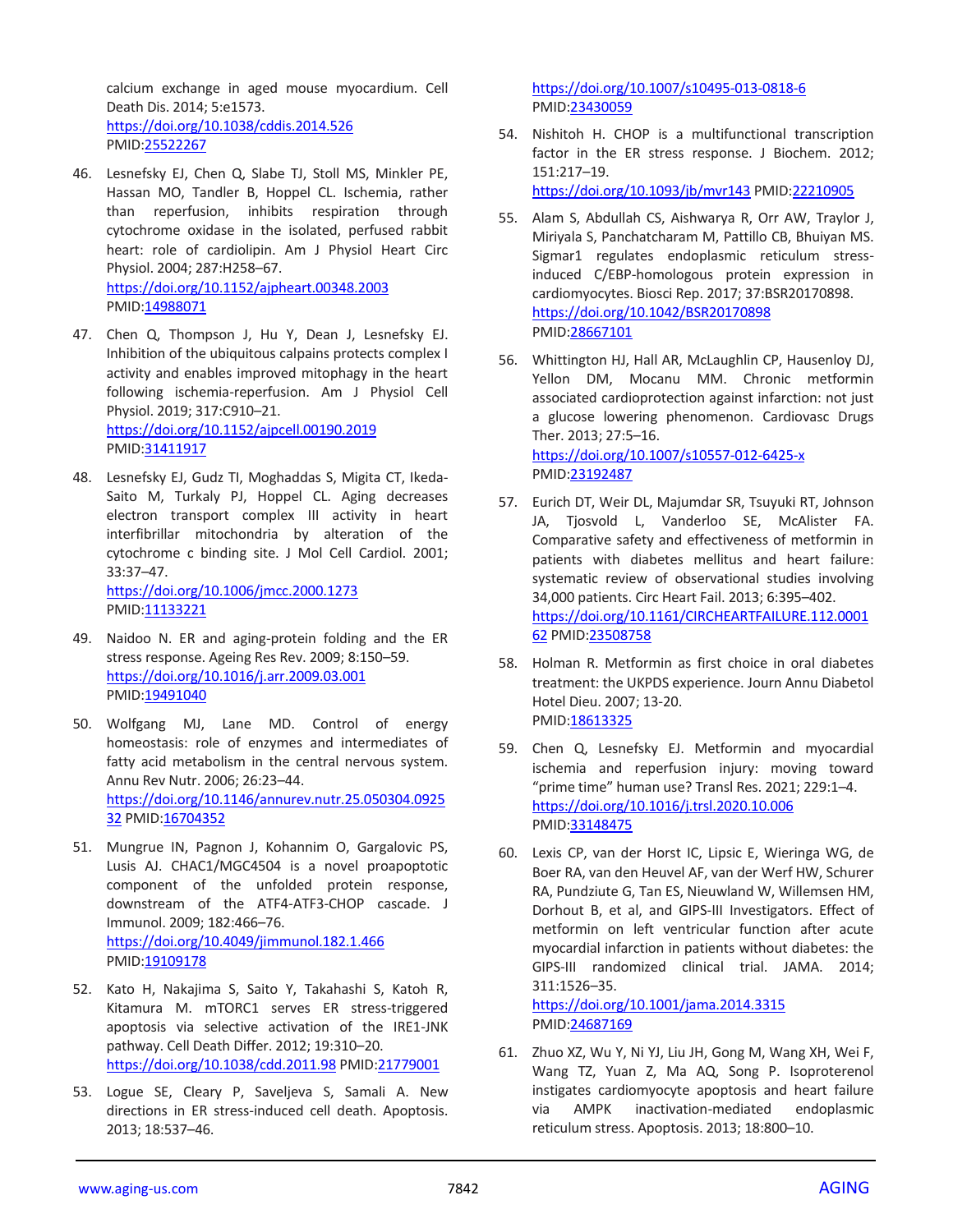<https://doi.org/10.1007/s10495-013-0843-5> PMID[:23620435](https://pubmed.ncbi.nlm.nih.gov/23620435)

- 62. Nam DH, Han JH, Kim S, Shin Y, Lim JH, Choi HC, Woo CH. Activated protein C prevents methylglyoxalinduced endoplasmic reticulum stress and cardiomyocyte apoptosis via regulation of the AMPactivated protein kinase signaling pathway. Biochem Biophys Res Commun. 2016; 480:622–28. <https://doi.org/10.1016/j.bbrc.2016.10.106> PMID[:27794481](https://pubmed.ncbi.nlm.nih.gov/27794481)
- 63. Dong Y, Zhang M, Wang S, Liang B, Zhao Z, Liu C, Wu M, Choi HC, Lyons TJ, Zou MH. Activation of AMPactivated protein kinase inhibits oxidized LDL-triggered endoplasmic reticulum stress *in vivo*. Diabetes. 2010; 59:1386–96.

<https://doi.org/10.2337/db09-1637> PMID[:20299472](https://pubmed.ncbi.nlm.nih.gov/20299472)

- 64. Terai K, Hiramoto Y, Masaki M, Sugiyama S, Kuroda T, Hori M, Kawase I, Hirota H. AMP-activated protein kinase protects cardiomyocytes against hypoxic injury through attenuation of endoplasmic reticulum stress. Mol Cell Biol. 2005; 25:9554–75. <https://doi.org/10.1128/MCB.25.21.9554-9575.2005> PMID[:16227605](https://pubmed.ncbi.nlm.nih.gov/16227605)
- 65. Nassif M, Matus S, Castillo K, Hetz C. Amyotrophic lateral sclerosis pathogenesis: A journey through the secretory pathway. Antioxid Redox Signal. 2010; 13:1955–89. <https://doi.org/10.1089/ars.2009.2991> PMID[:20560784](https://pubmed.ncbi.nlm.nih.gov/20560784)
- 66. Basseri S, Lhoták S, Sharma AM, Austin RC. The chemical chaperone 4-phenylbutyrate inhibits adipogenesis by modulating the unfolded protein response. J Lipid Res. 2009; 50:2486–501. <https://doi.org/10.1194/jlr.M900216-JLR200> PMID[:19461119](https://pubmed.ncbi.nlm.nih.gov/19461119)
- 67. Jian L, Lu Y, Lu S, Lu C. Chemical chaperone 4 phenylbutyric acid reduces cardiac ischemia/reperfusion injury by alleviating endoplasmic reticulum stress and oxidative stress. Med Sci Monit. 2016; 22:5218–27. <https://doi.org/10.12659/msm.898623> PMID[:28036323](https://pubmed.ncbi.nlm.nih.gov/28036323)
- 68. Ghosh AK, Garg SK, Mau T, O'Brien M, Liu J, Yung R. Elevated endoplasmic reticulum stress response contributes to adipose tissue inflammation in aging. J Gerontol A Biol Sci Med Sci. 2015; 70:1320–29. <https://doi.org/10.1093/gerona/glu186> PMID[:25324219](https://pubmed.ncbi.nlm.nih.gov/25324219)
- 69. Varjabedian L, Bourji M, Pourafkari L, Nader ND. Cardioprotection by metformin: beneficial effects beyond glucose reduction. Am J Cardiovasc Drugs. 2018; 18:181–93.

<https://doi.org/10.1007/s40256-018-0266-3> PMI[D:29478240](https://pubmed.ncbi.nlm.nih.gov/29478240)

- 70. Vial G, Detaille D, Guigas B. Role of mitochondria in the mechanism(s) of action of metformin. Front Endocrinol (Lausanne). 2019; 10:294. <https://doi.org/10.3389/fendo.2019.00294> PMI[D:31133988](https://pubmed.ncbi.nlm.nih.gov/31133988)
- 71. Fontaine E. Metformin-induced mitochondrial complex I inhibition: facts, uncertainties, and consequences. Front Endocrinol (Lausanne). 2018; 9:753. <https://doi.org/10.3389/fendo.2018.00753> PMI[D:30619086](https://pubmed.ncbi.nlm.nih.gov/30619086)
- 72. Karnewar S, Neeli PK, Panuganti D, Kotagiri S, Mallappa S, Jain N, Jerald MK, Kotamraju S. Metformin regulates mitochondrial biogenesis and senescence through AMPK mediated H3K79 methylation: relevance in ageassociated vascular dysfunction. Biochim Biophys Acta Mol Basis Dis. 2018; 1864:1115–28. <https://doi.org/10.1016/j.bbadis.2018.01.018> PMI[D:29366775](https://pubmed.ncbi.nlm.nih.gov/29366775)
- 73. Wang L, Quan N, Sun W, Chen X, Cates C, Rousselle T, Zhou X, Zhao X, Li J. Cardiomyocyte-specific deletion of Sirt1 gene sensitizes myocardium to ischaemia and reperfusion injury. Cardiovasc Res. 2018; 114:805–21. <https://doi.org/10.1093/cvr/cvy033> PMID[:29409011](https://pubmed.ncbi.nlm.nih.gov/29409011)
- 74. Cantó C, Gerhart-Hines Z, Feige JN, Lagouge M, Noriega L, Milne JC, Elliott PJ, Puigserver P, Auwerx J. AMPK regulates energy expenditure by modulating NAD+ metabolism and SIRT1 activity. Nature. 2009; 458:1056–60. <https://doi.org/10.1038/nature07813> PMI[D:19262508](https://pubmed.ncbi.nlm.nih.gov/19262508)
- 75. Drake JC, Peelor FF 3rd, Biela LM, Watkins MK, Miller RA, Hamilton KL, Miller BF. Assessment of mitochondrial biogenesis and mTORC1 signaling during chronic rapamycin feeding in male and female mice. J Gerontol A Biol Sci Med Sci. 2013; 68:1493–501. <https://doi.org/10.1093/gerona/glt047> PMI[D:23657975](https://pubmed.ncbi.nlm.nih.gov/23657975)
- 76. Wang S, Kandadi MR, Ren J. Double knockout of Akt2 and AMPK predisposes cardiac aging without affecting lifespan: role of autophagy and mitophagy. Biochim Biophys Acta Mol Basis Dis. 2019; 1865:1865–75. <https://doi.org/10.1016/j.bbadis.2018.08.011> PMI[D:31109453](https://pubmed.ncbi.nlm.nih.gov/31109453)
- 77. Li Y, Chen Y. AMPK and autophagy. Adv Exp Med Biol. 2019; 1206:85–108. [https://doi.org/10.1007/978-981-15-0602-4\\_4](https://doi.org/10.1007/978-981-15-0602-4_4) PMI[D:31776981](https://pubmed.ncbi.nlm.nih.gov/31776981)
- 78. Turdi S, Fan X, Li J, Zhao J, Huff AF, Du M, Ren J. AMPactivated protein kinase deficiency exacerbates aginginduced myocardial contractile dysfunction. Aging Cell. 2010; 9:592–606.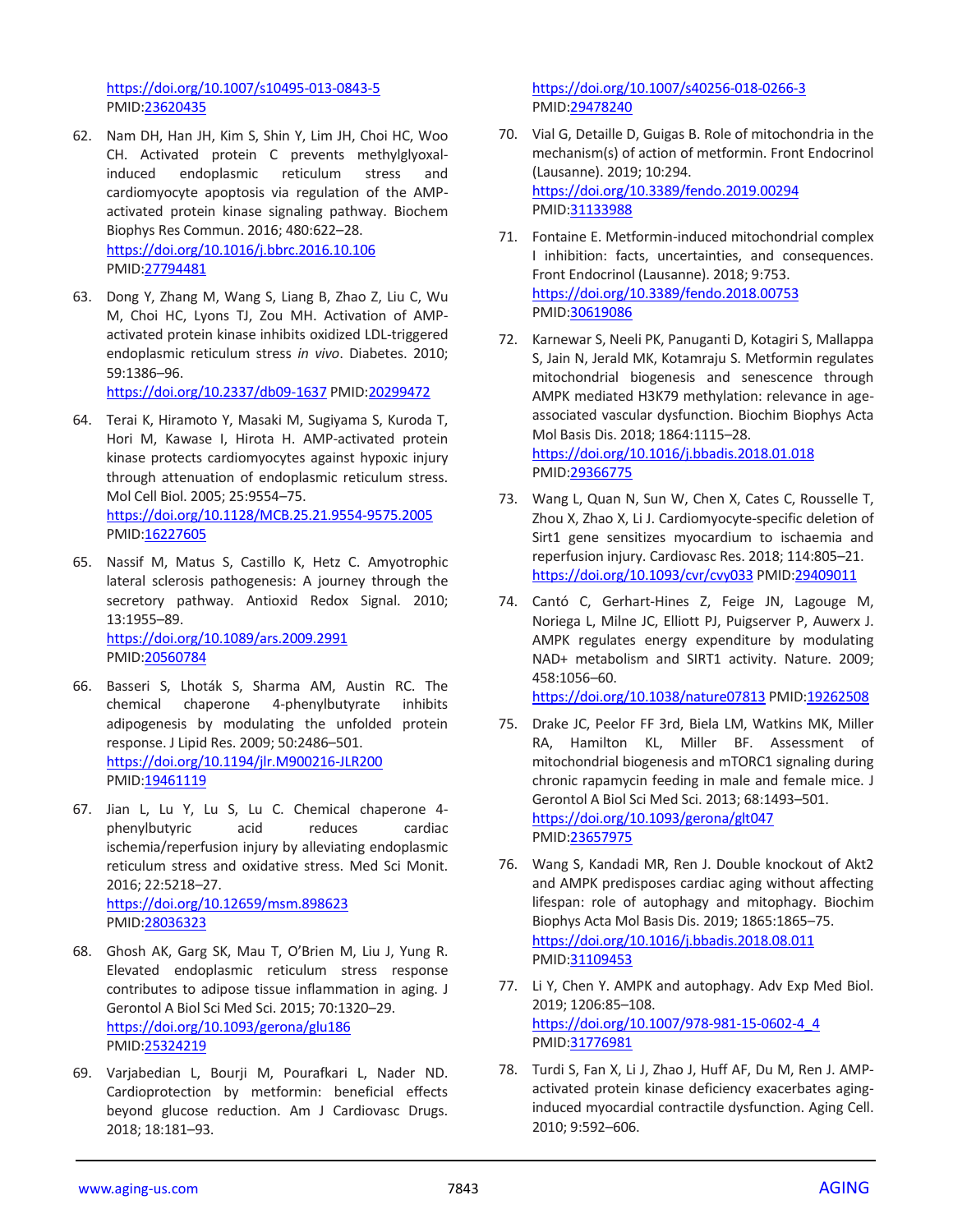<https://doi.org/10.1111/j.1474-9726.2010.00586.x> PMID[:20477759](https://pubmed.ncbi.nlm.nih.gov/20477759)

79. Zhao D, Yang J, Yang L. Insights for oxidative stress and mTOR signaling in myocardial ischemia/reperfusion injury under diabetes. Oxid Med Cell Longev. 2017; 2017:6437467. <https://doi.org/10.1155/2017/6437467>

PMID[:28298952](https://pubmed.ncbi.nlm.nih.gov/28298952)

- 80. Morita M, Prudent J, Basu K, Goyon V, Katsumura S, Hulea L, Pearl D, Siddiqui N, Strack S, McGuirk S, St-Pierre J, Larsson O, Topisirovic I, et al. mTOR controls mitochondrial dynamics and cell survival via MTFP1. Mol Cell. 2017; 67:922–35.e5. <https://doi.org/10.1016/j.molcel.2017.08.013> PMID[:28918902](https://pubmed.ncbi.nlm.nih.gov/28918902)
- 81. Flynn JM, O'Leary MN, Zambataro CA, Academia EC, Presley MP, Garrett BJ, Zykovich A, Mooney SD, Strong R, Rosen CJ, Kapahi P, Nelson MD, Kennedy BK, Melov S. Late-life rapamycin treatment reverses age-related heart dysfunction. Aging Cell. 2013; 12:851–62. <https://doi.org/10.1111/acel.12109> PMID[:23734717](https://pubmed.ncbi.nlm.nih.gov/23734717)
- 82. Chiao YA, Kolwicz SC, Basisty N, Gagnidze A, Zhang J, Gu H, Djukovic D, Beyer RP, Raftery D, MacCoss M, Tian R, Rabinovitch PS. Rapamycin transiently induces mitochondrial remodeling to reprogram energy metabolism in old hearts. Aging (Albany NY). 2016; 8:314–27.

<https://doi.org/10.18632/aging.100881> PMID[:26872208](https://pubmed.ncbi.nlm.nih.gov/26872208)

- 83. Mannick JB, Morris M, Hockey HP, Roma G, Beibel M, Kulmatycki K, Watkins M, Shavlakadze T, Zhou W, Quinn D, Glass DJ, Klickstein LB. TORC1 inhibition enhances immune function and reduces infections in the elderly. Sci Transl Med. 2018; 10:eaaq1564. <https://doi.org/10.1126/scitranslmed.aaq1564> PMID[:29997249](https://pubmed.ncbi.nlm.nih.gov/29997249)
- 84. Budanov AV, Karin M. P53 target genes sestrin1 and sestrin2 connect genotoxic stress and mTOR signaling. Cell. 2008; 134:451–60. <https://doi.org/10.1016/j.cell.2008.06.028> PMID[:18692468](https://pubmed.ncbi.nlm.nih.gov/18692468)
- 85. Morrison A, Chen L, Wang J, Zhang M, Yang H, Ma Y, Budanov A, Lee JH, Karin M, Li J. Sestrin2 promotes LKB1-mediated AMPK activation in the ischemic heart. FASEB J. 2015; 29:408–17. <https://doi.org/10.1096/fj.14-258814> PMID[:25366347](https://pubmed.ncbi.nlm.nih.gov/25366347)
- 86. Quan N, Sun W, Wang L, Chen X, Bogan JS, Zhou X, Cates C, Liu Q, Zheng Y, Li J. Sestrin2 prevents agerelated intolerance to ischemia and reperfusion injury by modulating substrate metabolism. FASEB J. 2017; 31:4153–67.

<https://doi.org/10.1096/fj.201700063R> PMI[D:28592638](https://pubmed.ncbi.nlm.nih.gov/28592638)

- 87. Alexander A, Walker CL. The role of LKB1 and AMPK in cellular responses to stress and damage. FEBS Lett. 2011; 585:952–57. <https://doi.org/10.1016/j.febslet.2011.03.010> PMI[D:21396365](https://pubmed.ncbi.nlm.nih.gov/21396365)
- 88. Maiuri MC, Kroemer G. Autophagy in stress and disease. Cell Death Differ. 2015; 22:365–66. <https://doi.org/10.1038/cdd.2014.236> PMI[D:25661524](https://pubmed.ncbi.nlm.nih.gov/25661524)
- 89. Ro SH, Xue X, Ramakrishnan SK, Cho CS, Namkoong S, Jang I, Semple IA, Ho A, Park HW, Shah YM, Lee JH. Tumor suppressive role of sestrin2 during colitis and colon carcinogenesis. Elife. 2016; 5:e12204. <https://doi.org/10.7554/eLife.12204> PMI[D:26913956](https://pubmed.ncbi.nlm.nih.gov/26913956)
- 90. Pasha M, Eid AH, Eid AA, Gorin Y, Munusamy S. Sestrin2 as a novel biomarker and therapeutic target for various diseases. Oxid Med Cell Longev. 2017; 2017:3296294. <https://doi.org/10.1155/2017/3296294> PMI[D:28690762](https://pubmed.ncbi.nlm.nih.gov/28690762)
- 91. Babiker F, Al-Jarallah A, Al-Awadi M. Effects of cardiac hypertrophy, diabetes, aging, and pregnancy on the cardioprotective effects of postconditioning in male and female rats. Cardiol Res Pract. 2019; 2019:3403959. <https://doi.org/10.1155/2019/3403959> PMI[D:31198607](https://pubmed.ncbi.nlm.nih.gov/31198607)
- 92. Weiss JN, Korge P, Honda HM, Ping P. Role of the mitochondrial permeability transition in myocardial disease. Circ Res. 2003; 93:292–301. <https://doi.org/10.1161/01.RES.0000087542.26971.D4> PMI[D:12933700](https://pubmed.ncbi.nlm.nih.gov/12933700)
- 93. Sciarretta S, Zhai P, Shao D, Zablocki D, Nagarajan N, Terada LS, Volpe M, Sadoshima J. Activation of NADPH oxidase 4 in the endoplasmic reticulum promotes cardiomyocyte autophagy and survival during energy stress through the protein kinase RNA-activated-like endoplasmic reticulum kinase/eukaryotic initiation factor 2α/activating transcription factor 4 pathway. Circ Res. 2013; 113:1253–64. <https://doi.org/10.1161/CIRCRESAHA.113.301787>

PMI[D:24081881](https://pubmed.ncbi.nlm.nih.gov/24081881)

94. Tanaka-Esposito C, Chen Q, Lesnefsky EJ. Blockade of electron transport before ischemia protects mitochondria and decreases myocardial injury during reperfusion in aged rat hearts. Transl Res. 2012; 160:207–16.

<https://doi.org/10.1016/j.trsl.2012.01.024> PMI[D:22698829](https://pubmed.ncbi.nlm.nih.gov/22698829)